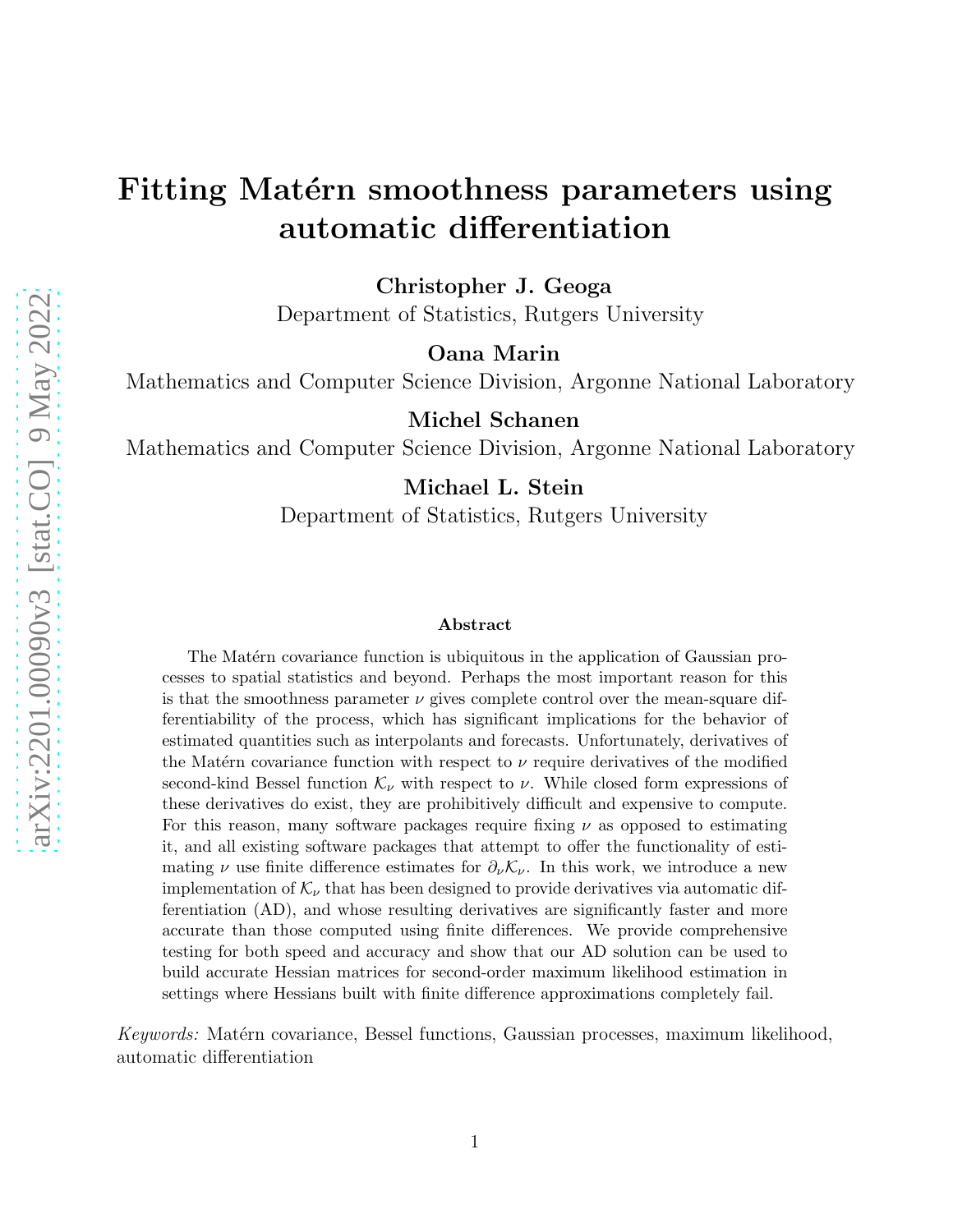### 1 Introduction

Gaussian process modeling is a ubiquitous tool in a variety of disciplines. One attractive feature of a Gaussian process is that it is specified by its first two moments: for a Gaussian random field  $Z$  with (often multivariate) index  $x$ , one needs only to select a mean function  $EZ(x) =: m(x)^{1}$  $EZ(x) =: m(x)^{1}$  $EZ(x) =: m(x)^{1}$  and a positive-definite covariance function K such that Cov $(Z(\mathbf{x}), Z(\mathbf{x}')) =: K(\mathbf{x}, \mathbf{x}')$  to completely specify the multivariate law. A classical application of Gaussian process modeling in the mean-zero setting with data  $\boldsymbol{z}$  is to select a parametric family of positive-definite functions  ${K_{\theta}}_{\theta \in \Theta}$  and then optimize the negative log-likelihood over the parametric family to obtain the estimator

$$
\widehat{\boldsymbol{\theta}}_{MLE} := \underset{\boldsymbol{\theta} \in \boldsymbol{\Theta}}{\arg \min} - \ell(\boldsymbol{\theta} \mid \boldsymbol{z}) = \underset{\boldsymbol{\theta} \in \boldsymbol{\Theta}}{\arg \min} \frac{1}{2} \left[ \log |\boldsymbol{\Sigma}(\boldsymbol{\theta})| + \boldsymbol{z}^{\top} \boldsymbol{\Sigma}(\boldsymbol{\theta})^{-1} \boldsymbol{z} \right] \ . \tag{1.1}
$$

It is common practice to then treat this MLE as a known true value and compute subsequent estimators like interpolants or forecasts using the Gaussian law specified by the MLE.

One of the most popular isotropic covariance functions, the  $\textit{Matérn}$  covariance function [\[21\]](#page-24-0), is given by

$$
K_{\theta=(\sigma,\rho,\nu)} = \mathcal{M}_{\nu}(\boldsymbol{x},\boldsymbol{x}') := \sigma^2 \frac{2^{1-\nu}}{\Gamma(\nu)} \left( \frac{\sqrt{2\nu} \left\| \boldsymbol{x} - \boldsymbol{x}' \right\|}{\rho} \right)^{\nu} \mathcal{K}_{\nu} \left( \frac{\sqrt{2\nu} \left\| \boldsymbol{x} - \boldsymbol{x}' \right\|}{\rho} \right) , \quad (1.2)
$$

where  $\Gamma$  is the gamma function,  $\mathcal{K}_{\nu}$  is the second-kind modified Bessel function [\[8](#page-23-0)], and σ,  $ρ$ , and  $ν$  are scale, range, and smoothness parameters respectively. The Matérn class is distinguished from other standard covariance functions by the flexibility that the parameter  $\nu$  gives, as it controls the *mean-square differentiability* of the process [\[30](#page-24-1)]. While the above functional form is complicated, the Matérn covariance is most naturally motivated by its Fourier transform pair (also called the *spectral density*), which for d-dimensional processes has the form  $S(f) = \tau^2 (\zeta^2 + ||f||^2)^{-\nu - d/2}$ , where  $\tau$  and  $\zeta$  are functions of  $(\sigma, \rho, \nu)$  and d. As it turns out,  $\nu$  has significant effects on the behavior of derived quantities. Interpolants and forecasts, for example, are fundamentally different when  $\nu < 1$ , corresponding to a process that is not mean-square differentiable, and when  $\nu \geq 1$ , corresponding to a process with at least one mean-square derivative. Special concern about whether processes are (meansquare) differentiable dates back to at least Matheron [\[22](#page-24-2)] in the geostatistical community. For a complete discussion on the importance of this parameter and the value in estimating it, see [\[30\]](#page-24-1).

A widely acknowledged challenge in GP modeling is that the log-likelihood surface created by  $\ell(\theta \mid z)$  is non-convex and difficult to optimize over. Figure [1](#page-2-0) provides an example of the log-likelihood surface (profiled in  $\sigma$ , see Appendix [B\)](#page-22-0) for a Matérn process that illustrates the non-quadratic shape of level surfaces and the difficulty of estimating both smoothness and range parameters. A similar but arguably worse challenge occurs for estimating the range and scale even when the smoothness parameter is known [\[36\]](#page-25-0). An effective way to combat the log-likelihood's lack of convexity is to optimize using derivative

<span id="page-1-0"></span><sup>1</sup>For convenience we consider only mean-zero processes, however extensions to parametric mean functions are straightforward.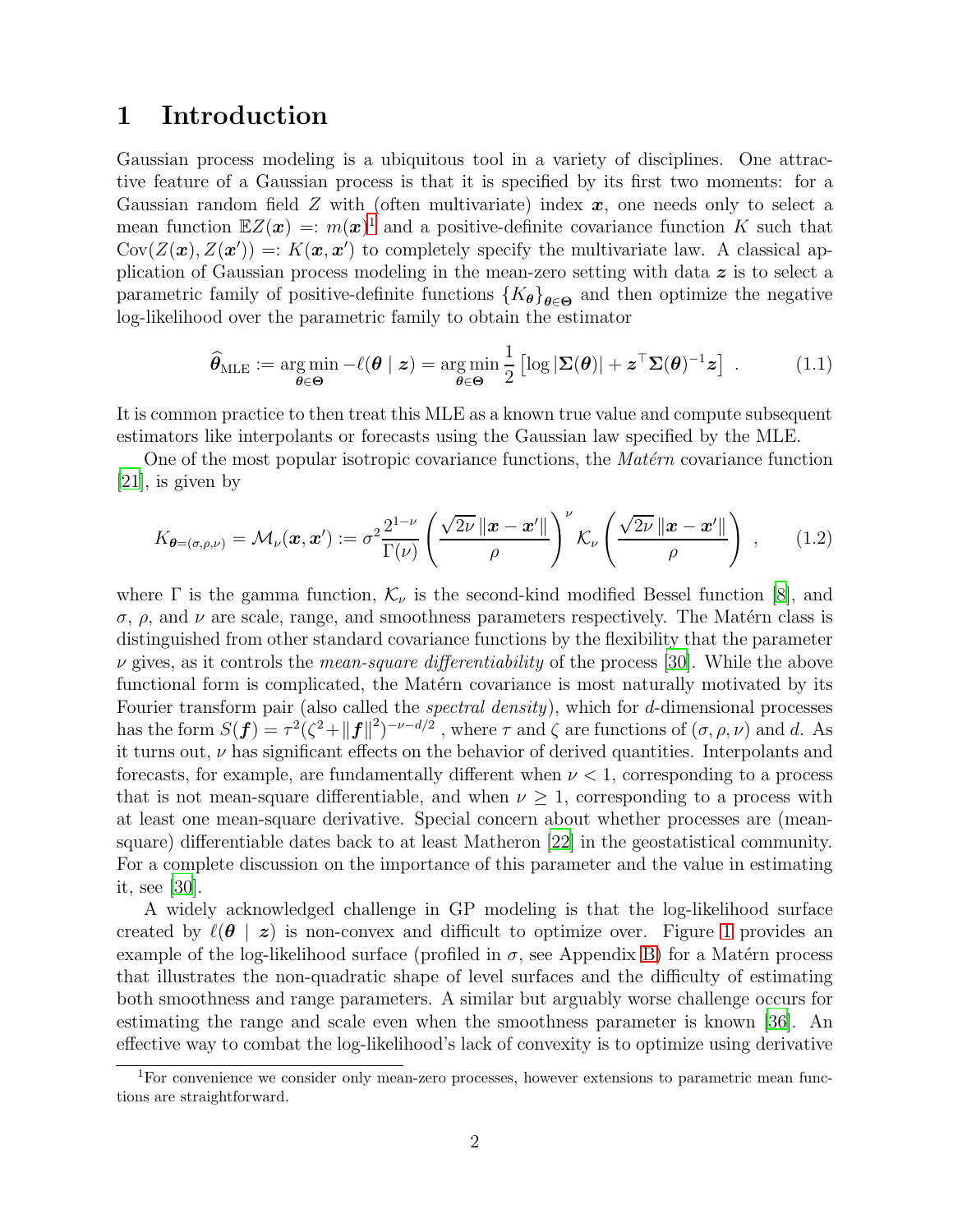<span id="page-2-0"></span>

Figure 1: A centered profile log-likelihood surface for a Matérn process (so that 0 corresponds to the log-likelihood at the MLE). The colorbar range has been artificially truncated to emphasize the non-quadratic structure near the minimizer. Level contours at  $\frac{1}{2}$ ,  $\frac{3}{2}$  $\frac{3}{2}, \ldots, \frac{17}{2}$ 2 log-likelihood units below maximum.

information. Until recently the use of derivatives to aid Gaussian process optimization was not particularly common (see [\[31,](#page-24-3) [23](#page-24-4), [11,](#page-23-1) [16\]](#page-23-2) for examples of separate strategies for optimization at scale using approximated derivative information). The gradient of  $\ell(\theta \mid z)$ is computable in closed form and is given by

$$
-2\frac{\partial}{\partial \theta_j} \ell(\boldsymbol{\theta} \mid \boldsymbol{z}) = \text{tr}\left(\boldsymbol{\Sigma}(\boldsymbol{\theta})^{-1} \boldsymbol{\Sigma}_j(\boldsymbol{\theta})\right) - \boldsymbol{z}^\top \boldsymbol{\Sigma}(\boldsymbol{\theta})^{-1} \boldsymbol{\Sigma}_j(\boldsymbol{\theta}) \boldsymbol{\Sigma}(\boldsymbol{\theta})^{-1} \boldsymbol{z} \;, \tag{1.3}
$$

where we use the shorthand  $\Sigma_j(\theta) := \frac{\partial}{\partial \theta_j} \Sigma(\theta)$ . Setting aside the computational challenges this presents for large matrices, computing this quantity requires derivatives of the covariance function with respect to all parameters in order to assemble the  $\Sigma_i(\theta)$  matrices. This is the step in the process where attempting to estimate  $\nu$  from data becomes problematic. Until recently, no closed form expressions for the derivative  $\partial_{\nu} \mathcal{K}_{\nu}$  were available in the literature, and by extension accurate computation of the derivatives  $\partial_{\nu}M_{\nu}$  was not possible. While these derivatives have been studied [\[6](#page-23-3)], including very recent work providing completely closed-form derivatives [\[12\]](#page-23-4), the expressions are cumbersome, for example involving higher-order generalized hypergeometric functions, and as such are difficult to implement reliably. Considering that these functions are significantly more general than  $\mathcal{K}_{\nu}$ , existing software implementations for them are understandably complex and in our experience come at significant speed costs on at least some parts of the domain, even if they are reliably accurate on the entire domain of  $\mathcal{K}_{\nu}$ .

The non-convex optimization problem posed by maximum likelihood for Matérn covariance functions may not be practically solvable using only gradient information. In an attempt to introduce higher-order information to further aide in optimization, several recent works have used the expected Fisher information matrix as a proxy for Hessians [\[11,](#page-23-1) [16\]](#page-23-2). True Hessians (also referred to as observed information matrices), however, while coming with an additional computational burden, are more effective than expected information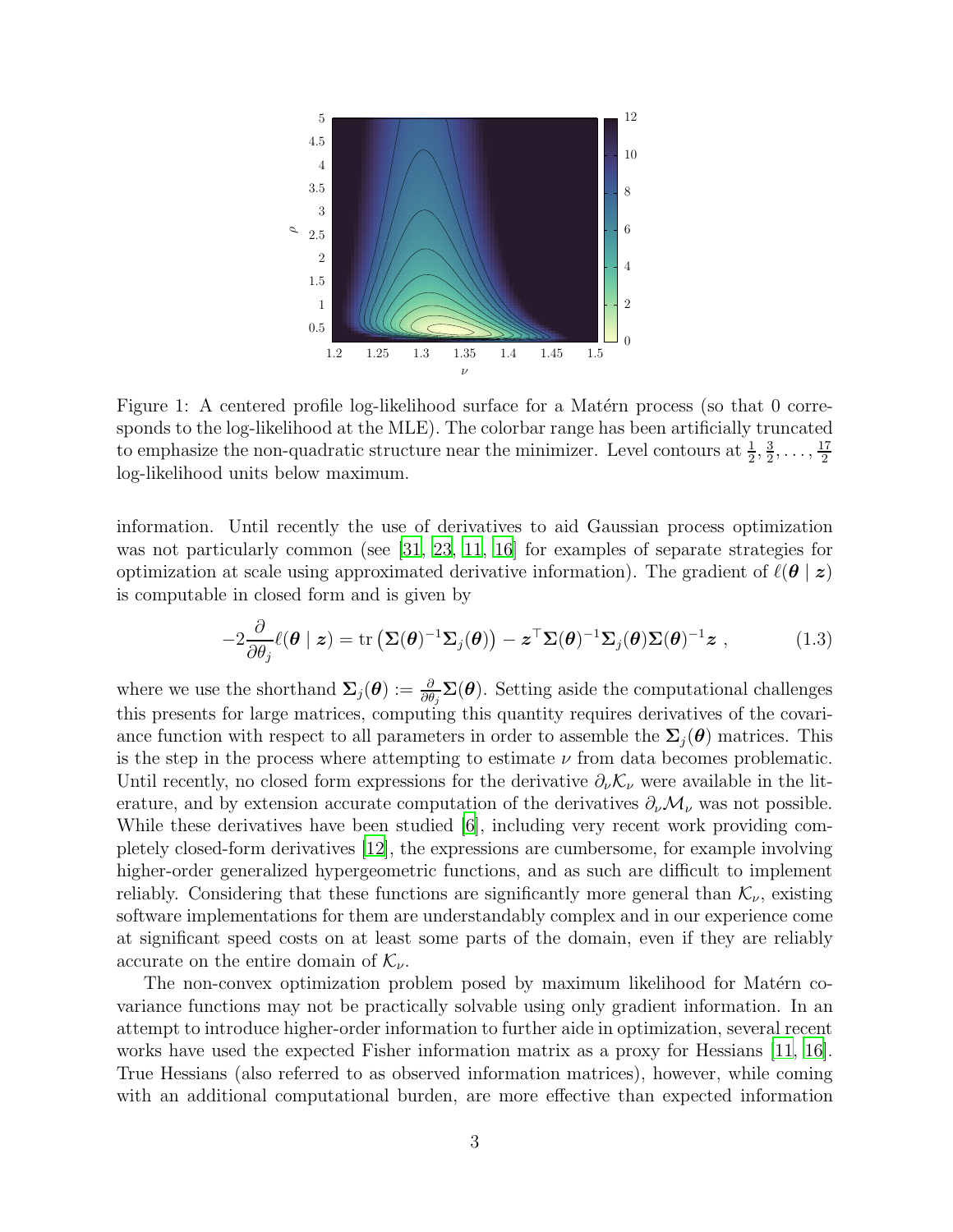matrices in our experience as well as arguably being preferable as proxies for second-order information of estimated parameters [\[7\]](#page-23-5). They can be computed as

$$
-2[H\ell(\boldsymbol{\theta} \mid \boldsymbol{z})]_{j,k} = \text{tr}\left(\boldsymbol{\Sigma}(\boldsymbol{\theta})^{-1}\boldsymbol{\Sigma}_j(\boldsymbol{\theta})\boldsymbol{\Sigma}(\boldsymbol{\theta})^{-1}\boldsymbol{\Sigma}_k(\boldsymbol{\theta})\right) - \text{tr}\left(\boldsymbol{\Sigma}(\boldsymbol{\theta})^{-1}\boldsymbol{\Sigma}_{jk}(\boldsymbol{\theta})\right) \\qquad \qquad + \boldsymbol{z}^T\left(\frac{\partial}{\partial \theta_k}\left\{\boldsymbol{\Sigma}^{-1}\boldsymbol{\Sigma}_j(\boldsymbol{\theta})\boldsymbol{\Sigma}^{-1}\right\}\right)\boldsymbol{z} \;,
$$

where  $\Sigma_{j,k}$  is the second derivative  $\frac{\partial^2}{\partial \theta_i \partial \theta_j}$  $\frac{\partial^2}{\partial \theta_j \partial \theta_k} \Sigma(\boldsymbol{\theta})$ . The derivative in the last quadratic form can be expanded using matrix calculus but is left in this form for clarity (see the appendix of [\[11\]](#page-23-1) for the full expression). As can be seen, the Hessian of  $\ell(\theta)$  requires second derivatives of  $\mathcal{K}_{\nu}$ , making the second-order optimization for the Matérn class of covariance functions more challenging still. To our knowledge, no existing literature gives explicit forms for these second derivatives. These considerations indicate that a primary bottleneck in performing maximum likelihood estimation for Matérn models is the robust evaluation of the secondkind modified Bessel function,  $\mathcal{K}_{\nu}$  and its first two derivatives. While we have not directly verified that the inaccuracies of finite-difference derivatives pose a substantial problem in gradient-based Bayesian methods, such as Hamiltonian Monte Carlo [\[25\]](#page-24-5), it is possible that the improvements we discuss here could also provide meaningful gains in those methods.

 $\mathcal{K}_{\nu}$  is a *special function* defined as one of the two linearly independent solutions of a second order differential equation [\[8](#page-23-0)]. Alternative expressions for  $\mathcal{K}_{\nu}$ , such as series expansions, integrals on the real line, path integrals, as well as confluent and generalized hypergeometric functions have been used in existing special function libraries [\[8,](#page-23-0) [2,](#page-22-1) [32\]](#page-24-6). The primary difficulty of practical implementations is that no single strategy for accurate and efficient evaluation is valid on the entire real axis and a domain partitioning is required to obtain an optimal method to evaluate  $\mathcal{K}_{\nu}$ . Current libraries focus entirely on evaluations of Bessel functions, neglecting their derivatives, and even if they provide access to the source implementation, they are not easily extended to the problem of computing derivatives. Due to this difficulty in computing the derivatives of  $\mathcal{K}_{\nu}$  with respect to the order  $\nu$ , it is common practice to fix  $\nu$  prior to performing the optimization instead of treating it as a parameter to be estimated (see, for example, the popular GPyTorch software library [\[10](#page-23-6)], or the RobustGaSP softare [\[15](#page-23-7), [14\]](#page-23-8), both of which only offer a few special half-integer values of  $\nu$ ). This often constitutes a significant sacrifice, as  $\nu$  can have important practical implications for many tasks performed after maximum likelihood estimation, such as interpolation [\[30\]](#page-24-1).

In an attempt to offer the functionality of estimating  $\nu$  from data, several software libraries for fitting Matérn models provide simple finite difference approximations for the derivative approximation as  $\partial_{\nu} \mathcal{K}_{\nu}(x) \approx h^{-1}(\mathcal{K}_{\nu+h}(x) - \mathcal{K}_{\nu}(x))$ , where a typical choice is  $h =$ 10<sup>−</sup><sup>6</sup> . For special function libraries that provide only function evaluations this is one of the few possible choices. And for a suitable choice of  $h$ , these approximations may be reasonably accurate when x is not near the origin and  $\nu$  is not overly large, although finite difference approximations are known to be prone to round-off errors. This is particularly problematic for second derivatives, as those calculations involve a divisor of  $h^2$ . Combined with the finite precision representation of the numerator, this division can lead to severe floating point errors. To our knowledge no software library currently attempts to offer second derivative information for  $\mathcal{K}_{\nu}$  with respect to  $\nu$ , or, by extension, for  $\mathcal{M}_{\nu}$ . Considering that the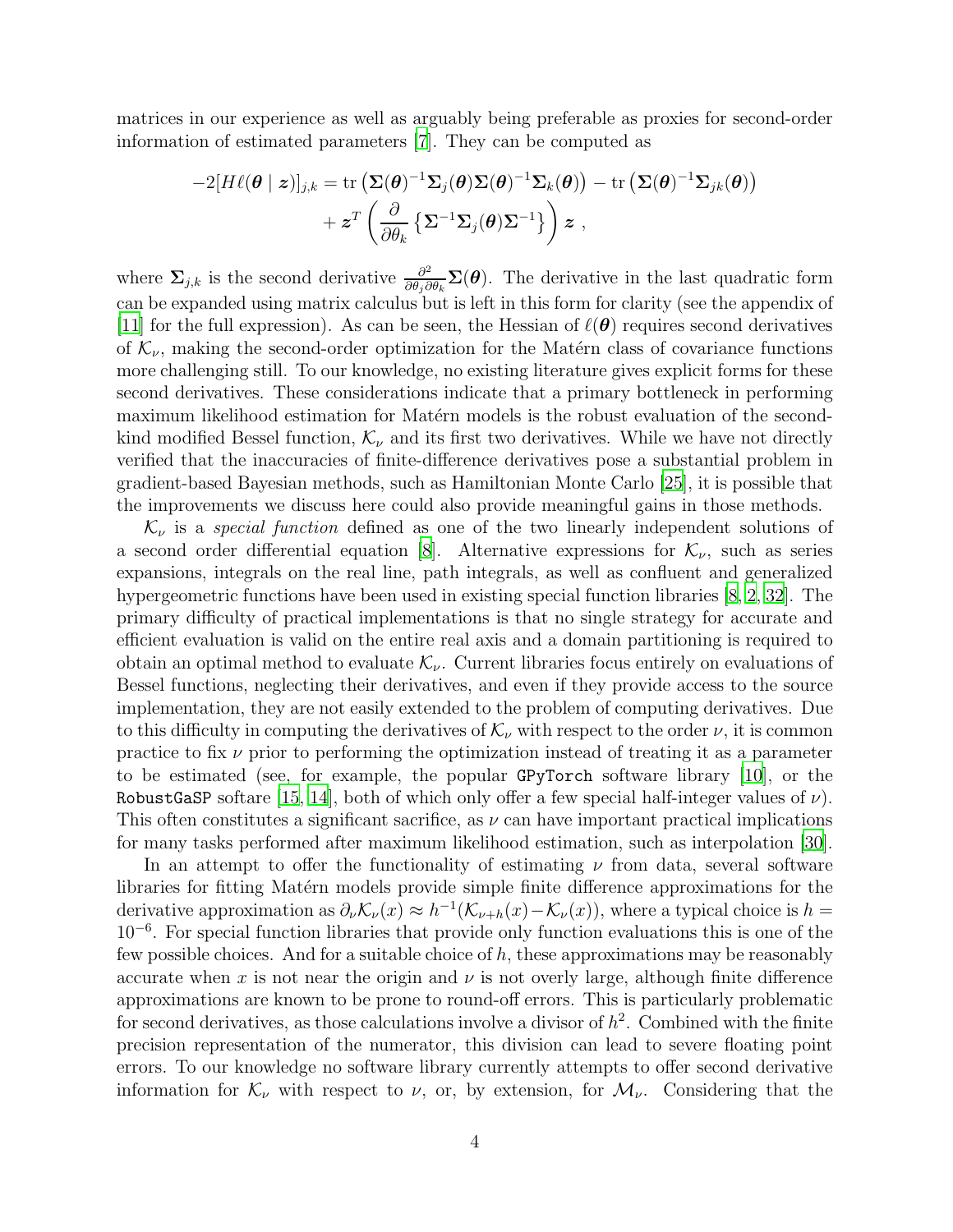evaluation of  $\mathcal{K}_{\nu}$  is the dominant cost in evaluating the entire Matérn covariance function, finite differences, which require at least twice as many evaluations as direct computations, also come with a burdensome computational cost. A more efficient approach, essentially free of round-off errors for first derivatives, is the complex step method [\[29](#page-24-7), [9\]](#page-23-9). This was studied for modified Bessel function order derivatives in [\[20\]](#page-24-8), however not for edge cases such as  $\nu \in \mathbb{Z}$ , since they are less problematic for complex step method evaluations but are highly significant for the current work. Adaptive finite difference methods, uncommon in the statistical community, are more reliable since they select  $h$  adaptively based on function values in the vicinity of differentiation points. But while they provide higher accuracy, it comes at a significant performance cost due to the many function evaluations required. And so while a sufficiently high-order adaptive finite difference method can be used to solve the problem we discuss here, the performance cost is so significant that we do not consider them further.

Arguably the most powerful differentiation approach when derivatives are not computable by hand or easily programmed manually is automatic differentiation (AD), which avoids issues such as round-off errors and allows highly efficient implementations. In this work, we develop a new implementation of  $\mathcal{K}_{\nu}$  that is purposefully designed to be automatically differentiable with high accuracy. The negligible accumulation of errors in the first-order derivatives using AD computations further enables highly accurate computations of second-order derivatives of  $\mathcal{K}_{\nu}$  with respect to  $\nu$ . We take this approach here, making use of the Julia [\[5](#page-22-2)] programming language, which we consider to be an ideal tool due to its type system and powerful AD tools such as ForwardDiff.jl [\[27](#page-24-9)].

In the next section, we provide an overview of AD, focusing on the challenges associated with an automatically differentiable implementation of  $\mathcal{K}_{\nu}$ . In Section [3,](#page-7-0) we present our choices for direct evaluations and their derivatives on the entire domain of definition of  $\mathcal{K}_{\nu}$ . Next, in Section [4,](#page-13-0) we verify the accuracy and efficiency of the derivatives as well as the Matérn covariance. Finally, we provide a demonstration of second-order optimization in Section [5,](#page-17-0) where we compare the results of optimizing using derivatives of the log-likelihood built using our AD implementation to optimization results building the same objects with finite difference derivatives. We conclude that optimization using the software we provide here yields correct MLEs, and that the AD-generated derivatives are fast and sufficiently accurate that even very complicated derived functions such as  $H\ell(\theta \mid z)$  are computed to high accuracy in settings where building the same objects using finite difference derivatives results in a complete loss of precision.

### <span id="page-4-0"></span>2 Derivatives via Automatic Differentiation

Automatic differentiation (AD) refers to the algorithmic transformation of function implementations  $f$  into code that computes the derivative  $f'$ . In the forward-mode paradigm, which is the only one that will be discussed in this work, an implementation of  $f$ , representing a multivariate vector function  $\mathbf{y} = f(\mathbf{x}), \mathbb{R}^n \mapsto \mathbb{R}^m$  with *n* inputs and *m* outputs is transformed by an AD tool into an implementation of the product  $\dot{\mathbf{y}} = \nabla f(\mathbf{x}) \cdot \dot{\mathbf{x}} = J_v(\mathbf{x}, \dot{\mathbf{x}})$ , where  $J_v$  is the Jacobian vector product of the Jacobian  $J(\mathbf{x})$  and the vector  $\dot{\mathbf{x}}$ . The tangent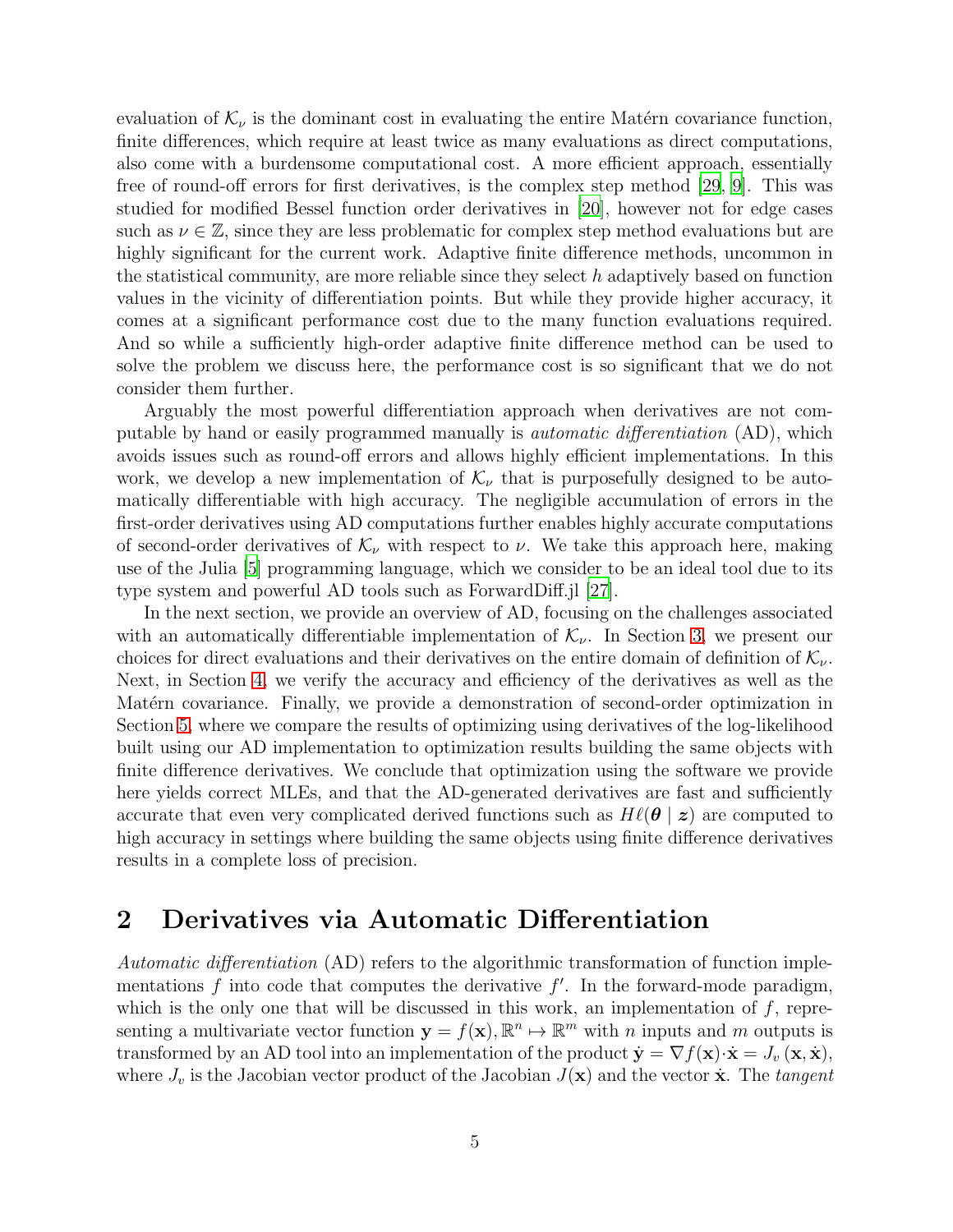vectors  $\dot{\mathbf{x}}$  and  $\dot{\mathbf{y}}$  are the input *directional derivatives* and the output sensitivities, respectively. This technique can be employed recursively by applying AD to the Jacobian vector product implementation  $\dot{\mathbf{y}} = J_v(\mathbf{x}, \dot{\mathbf{x}})$  with inputs x and  $\dot{\mathbf{x}}$ . We refer to [\[13\]](#page-23-10) for an extensive introduction to AD.

An AD tool applies differentiation at the programming language intrinsic function level, having hard-coded differentiation rules covering most algebraic operations, some special functions, and optionally higher-level constructs like linear solvers. In Julia, the programming language of choice in the current work, these rules are implemented by Chain-Rules.jl [\[34](#page-24-10)]. The tool then generates code that computes the function value and derivative value at each program statement. As an example, we illustrate as pseudocode a forwardmode AD tool which generates  $f'(x)$  from the implementation of  $y = f(x_1, x_2) = e^{(x_1 \cdot x_2)}$ . function(x1, x2)  $tmp = x1*x2$ return exp(tmp) end  $function(x1, dx1, x2, dx2)$  $tmp = x1*x2$  $dtmp = dx1 * x2 + x1 * dx2$ return exp(tmp), exp(tmp)\*dtmp

```
end
```
with the prefix 'd' denoting the generated tangents. Together with the chain rule for more complex expressions, this purely mechanical work can be fully automated. Using compiler code analysis, like the LLVM backend of Julia, modern AD tools provide highly efficient implementations that rival any hand-optimized derivative code [\[24\]](#page-24-11). An immediate advantage of AD is that it enables a user to compute derivatives of a program seamlessly without tediously differentiating by hand or contending with concerning issues such as tuning the step size  $h$  for finite differences. The reliance of AD on basic calculus rules implemented at the lowest computational level, as opposed to finite differences which operate at the top level once evaluations are available, reduces the impact of round-off errors and thus limits the propagation of errors while being very efficiently compiled, providing even more significant advantages for higher-order derivatives. There are, however, challenges associated with using automatic differentiation in the setting of special functions, especially if applied to existing libraries, as will be briefly discussed.

Differentiation of truncated series approximations One of the most common implementations of special functions for direct evaluations is via series or asymptotic expansions. Term-wise derivatives of convergent series expansions are, for the functions considered here, also convergent series, but their convergence properties may differ from those of the original series. Thus, more terms may be needed when calculating derivatives to assure no loss of accuracy. Similar difficulties can occur with term-wise differentiation of asymptotic series, whose convergence properties hold as the argument of the function tends to some limit rather than as the number of terms increases. From an AD perspective a similar numerical challenge is encountered in the application of AD to iterative methods, e.g. [\[3\]](#page-22-3). In this work, this problem occurs primarily in one special setting that will be discussed at length in the implementation section and is effectively remedied by adding additional terms in the series truncation.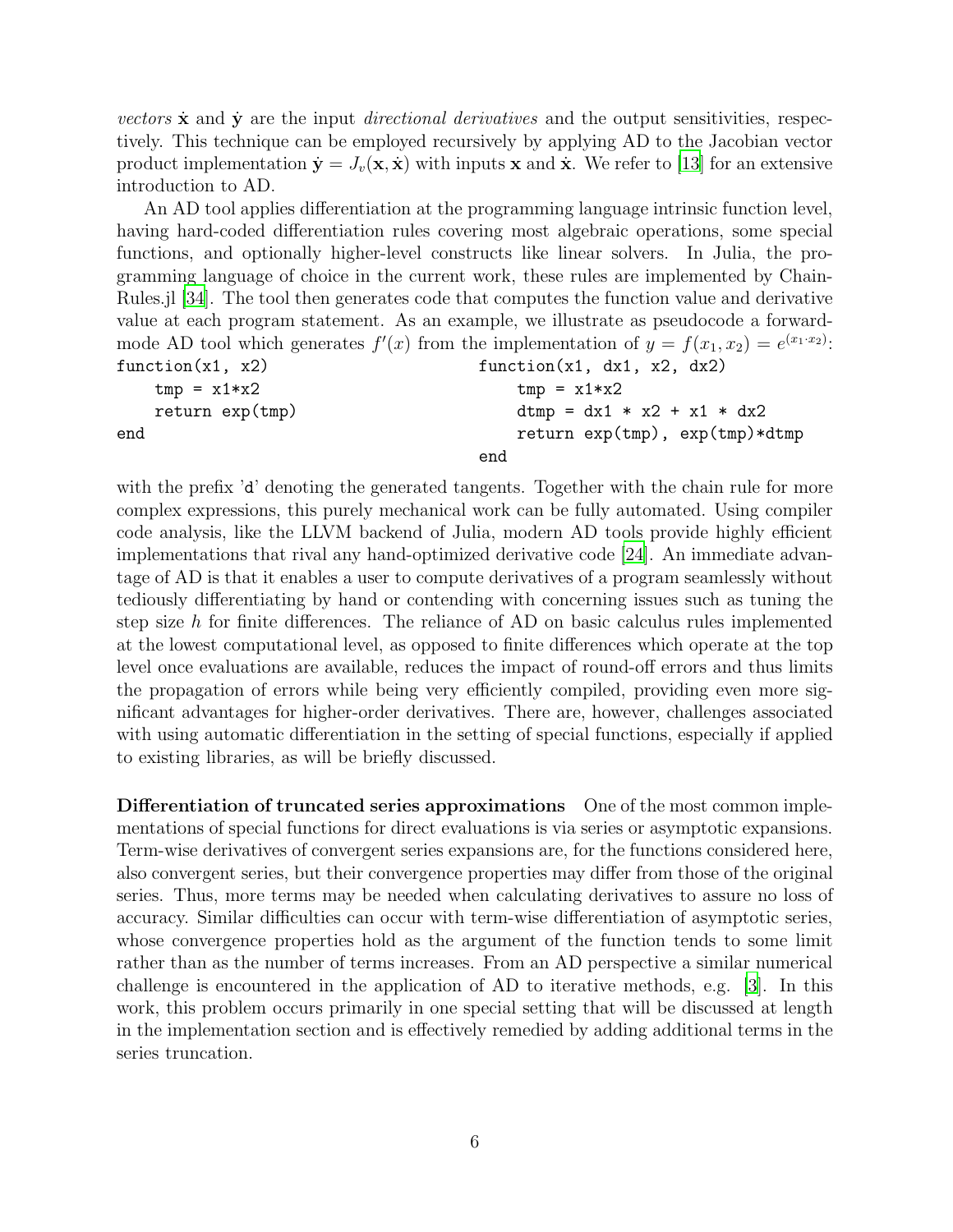Limit branch problems for special functions AD differentiated code where the control flow is dependent on the input x may yield discontinuous derivatives at code branches for limiting values. We refer to this problem as the *limit branch problem*, and refer curious readers to [\[4\]](#page-22-4) (which calls it the if problem) for a thorough investigation and discussion.

As an example, consider a function pertinent in this work given by

$$
f(x) := \frac{1}{2x} \left( \frac{1}{\Gamma(1-x)} - \frac{1}{\Gamma(1+x)} \right) ,
$$

where at  $x = \pm 2$ ,  $\pm 3$ , ... one of the two gamma functions will evaluate to infinity. A code implementation that computes  $\Gamma(x)$  using a special functions library may also throw an error at  $x = 0$  because there the division of 0 by 0 will return NaN per the floating point standard. The function f is analytic at  $x = 0, \pm 2, \pm 3, \ldots$ , however, and admits finite limits, so any implementation of  $f$  should return the correct value for these inputs. Focusing for simplicity on the particular value of  $x = 0$ , one workaround is to specify the function value using a special branch shown here as pseudocode given by

```
function f_focus_on_0(x)
  if x == 0return 0.57721566... # Euler-Mascheroni constant
  else
    return (1/gamma(1-x) - 1/gamma(1+x))/(2*x)end
end
```
Applying AD using a tool such as ForwardDiff.jl [\[27\]](#page-24-9) will incorrectly return a derivative of 0 at  $x = 0$ . By manually supplying limits, the programmer has cut the dependency graph of f with respect to x at  $x = 0$ , and the program reduces to a constant function with derivative 0. To solve this issue, the code expression in the if branch has to be given in a form that preserves local derivative information in the vicinity of  $x = 0$ . Local expansions in the if code branch allow for the limit to be computed and differentiated numerically and ultimately preserve derivative information. In this example, due to the smoothness of f at  $x = 0$  there exists a polynomial P such that  $f(x) \approx P(x)$  at  $x \approx 0$  (see Section [3.5\)](#page-12-0). A (pseudo)-code implementation given by

```
function f_focus_on_0(x)
  if is_near(x, 0)return poly\_eval(x, p_0, p_1, p_2, ...)else
    return (1/gamma(1-x) - 1/gamma(1+x))/(2*x)end
end
```
will now provide very accurate derivative information at  $x = 0$ . This approach still of course technically gives a program implementation with discontinuities in the derivative due to the inexact local approximations. But if the polynomials are only substituted in a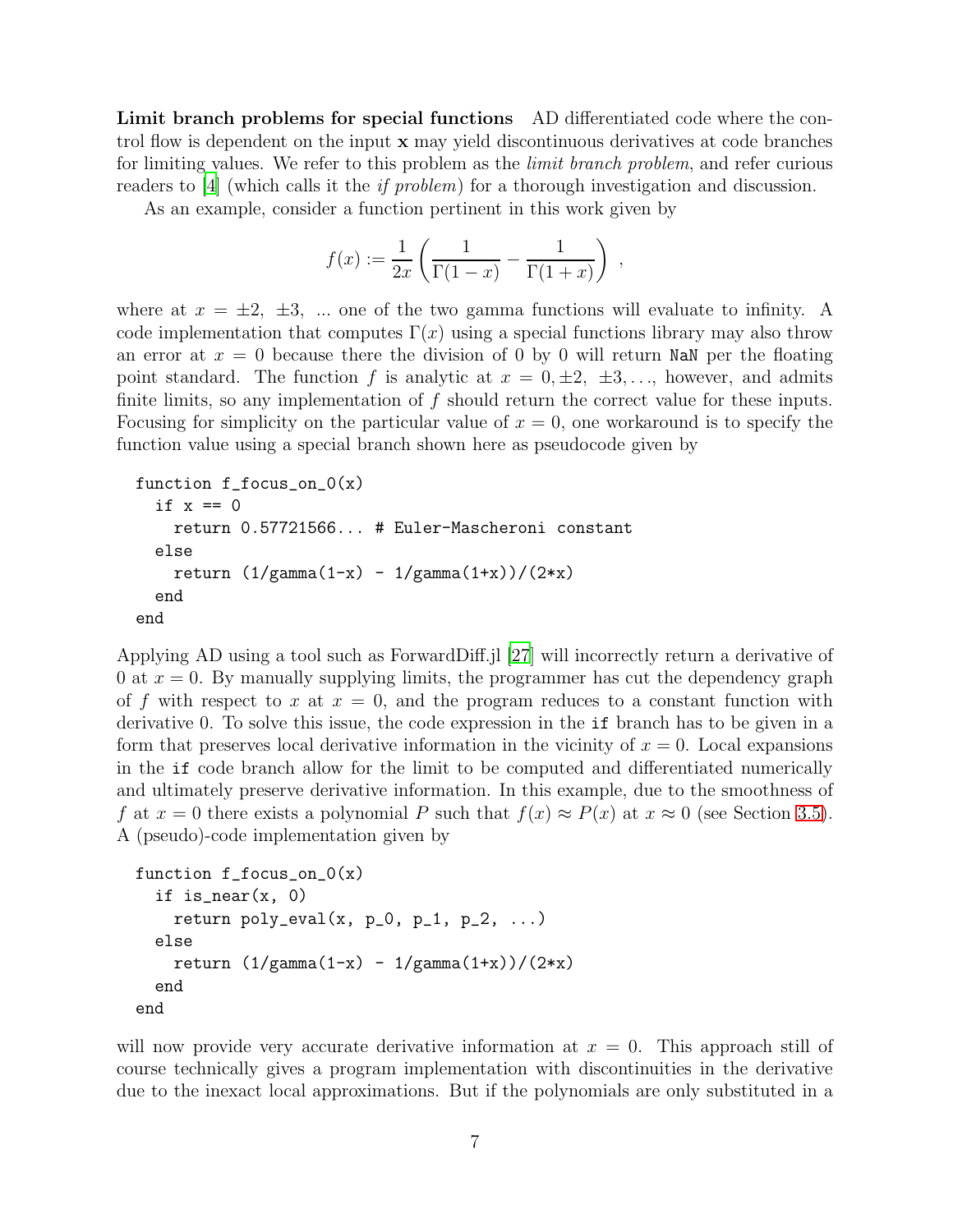suitably small neighborhood of the expansion points then the inexactness can be reduced to the same order as the intrinsic inexactness of finite-precision computer arithmetic and is thus not a concern for the present work.

For special function implementations this concern is far from purely academic. Many definitions of  $\mathcal{K}_{\nu}$ , for example when  $\nu$  is an integer, are given as limiting forms whose implementations do not provide correct automatic derivatives. For this reason, applying AD transformations to existing special function libraries without additional scrutiny is unlikely to provide correct derivatives, which is further motivation for the current work. As indicated in [\[19\]](#page-23-11), one alternative that would sidestep these concerns would be to use a neural network model instead of a series implementation, since automatic differentiation is an inherent feature of neural networks, and the accuracy could be controlled in the training phase.

# <span id="page-7-0"></span>3 A Fast and Accurate Implementation of  $\mathcal{K}_{\nu}$  and  $\partial^{k}_{\nu}\mathcal{K}_{\nu}$

To devise a robust implementation for  $\mathcal{K}_{\nu}$  and derivatives  $\partial_{\nu}^{k} \mathcal{K}_{\nu}$ , with  $k = 1, 2$ , we partition the domain of definition,  $\mathbb{R}^2_+$  (this is sufficient since  $\mathcal{K}_{\nu}(x) = \mathcal{K}_{-\nu}(x)$ ), into several intervals. This strategy of breaking up the domain and applying different strategies for different regions is ubiquitious in the implementation of all special functions, even ones as basic as trigonometric functions, and certainly has been applied in every commonly used implementation of Bessel functions (see, for example, the domain partitioning of the AMOS library [\[2](#page-22-1)]). A particular goal in our domain partitioning and method selection, however, is to obtain accurate and efficient automatic derivatives as well as accurate evaluations. In Figure [2,](#page-8-0) we summarize the domain partitioning based on intervals for pairs  $(x, \nu)$ , which splits real axis into different sub-intervals, i.e.  $\mathbb{R} = (0, a_1) \cup [a_1, a_2) \cup [a_2, a_3) \cup [a_3, \infty)$ , with recommended selections for the parameters  $a_i$ ,  $i = 1, 2, 3$ . Even in the most rigorous settings of error analysis, however, there is an element of personal judgment in the exact choices of domain partitioning parameters. While in broad strokes they are guided by when different representations that can be exactly evaluated by a computer are accurate, such as large-argument expansions being picked when the argument is "large enough", they are also guided by practical metrics like numerical tests. This is the case in this work, and as such the boundary values we recommend here can be altered slightly without major impacts on accuracy.

Each interval is studied in its associated subsection, accompanied by discussions on implementation details for the selected method in that interval (typically a suitable seriestype representation) and adjustments necessary to expedite and preserve the accuracy of automatic derivatives. Each separate expansion is truncated at different levels  $\{t_i\}$ , and these parameters have a meaningful impact on both efficiency and accuracy. In the present work we chose the  $\{t_i\}$  levels that provide close to computer precision. A user willing to sacrifice a few digits of accuracy to increase the efficiency may prefer to truncate the series at lower levels than the suggested values, but a comprehensive study of accuracy and efficiency impacts at such levels may be lengthy and is not considered in this work. Special values of the order  $\nu$ , such as integers and half-integers must be be considered separately. Since  $\mathcal{K}_{\nu}$  for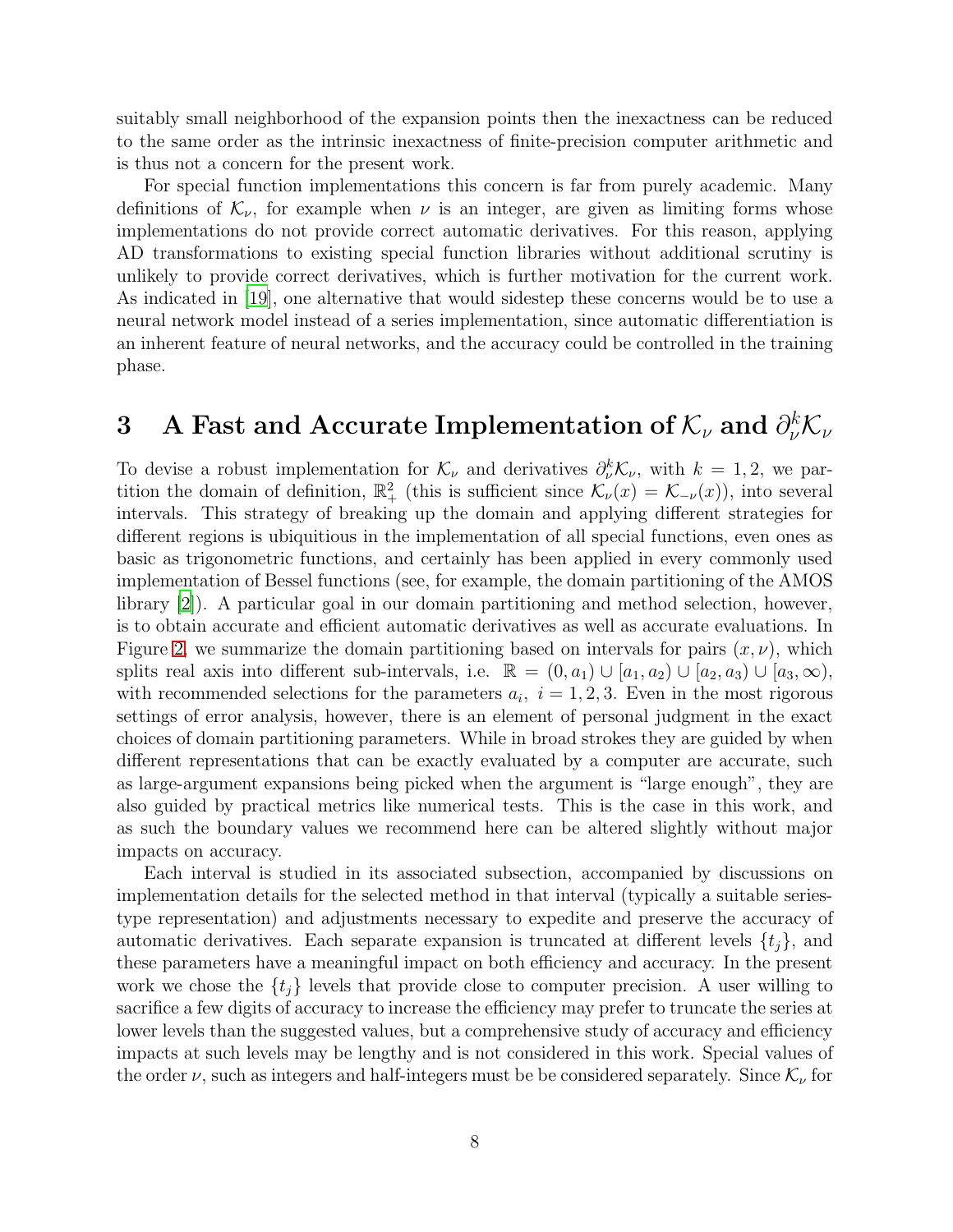these values of  $\nu$  is commonly expressed in a limiting form, substantial work is required to develop an implementation that avoids the limit branch problem. As the rescaled function  $x^{\nu} \mathcal{K}_{\nu}(x)$  appears in the Matérn covariance function, we also provide discussion of special optimizations for this function in Section [A](#page-21-0) of the appendix.

<span id="page-8-0"></span>

Figure 2: An overview of the branched implementation for  $\mathcal{K}_{\nu}$  and derivatives  $\partial_{\nu}^{k} \mathcal{K}_{\nu}(x)$ . The parameters  $a_i$ ,  $t_i$  can be tuned for performance by the user: we recommend  $a_1 = 8.5$ ,  $a_2 = 15$ ,  $a_3 = 30$ ,  $t_1 \approx 20$ ,  $t_2 = 12$ ,  $t_3 = 8$ ,  $t_4 = 5$ , and  $\nu_1 = 1.5$ . Roman numerals are used by equation numbers for easy cross-referencing with Table [1.](#page-16-0)

#### <span id="page-8-1"></span>3.1 Small arguments and small-to-moderate orders

While truncated direct series implementations may pose numerical difficulties in certain regimes, they can nonetheless be fast and accurate when applicable. Here, we identify a numerically stable series representation that extends the small argument interval up to  $x \approx 8.5$  while controlling the accumulation of round-off errors at satisfactory levels. Consider the definition of  $\mathcal{K}_{\nu}$ , for non-integer orders  $\nu$ , given in terms of the modified Bessel function of the first kind,  $\mathcal{I}_{\nu}$  as

<span id="page-8-2"></span>
$$
\mathcal{K}_{\nu}(x) = \frac{\pi(\mathcal{I}_{-\nu}(x) - \mathcal{I}_{\nu}(x))}{2\sin \pi \nu}, \quad \text{with} \quad \mathcal{I}_{\nu}(x) = (\frac{1}{2}x)^{\nu} \sum_{k=0}^{\infty} \frac{(x^2/4)^k}{k!\Gamma(\nu+k+1)}.
$$
 (3.1)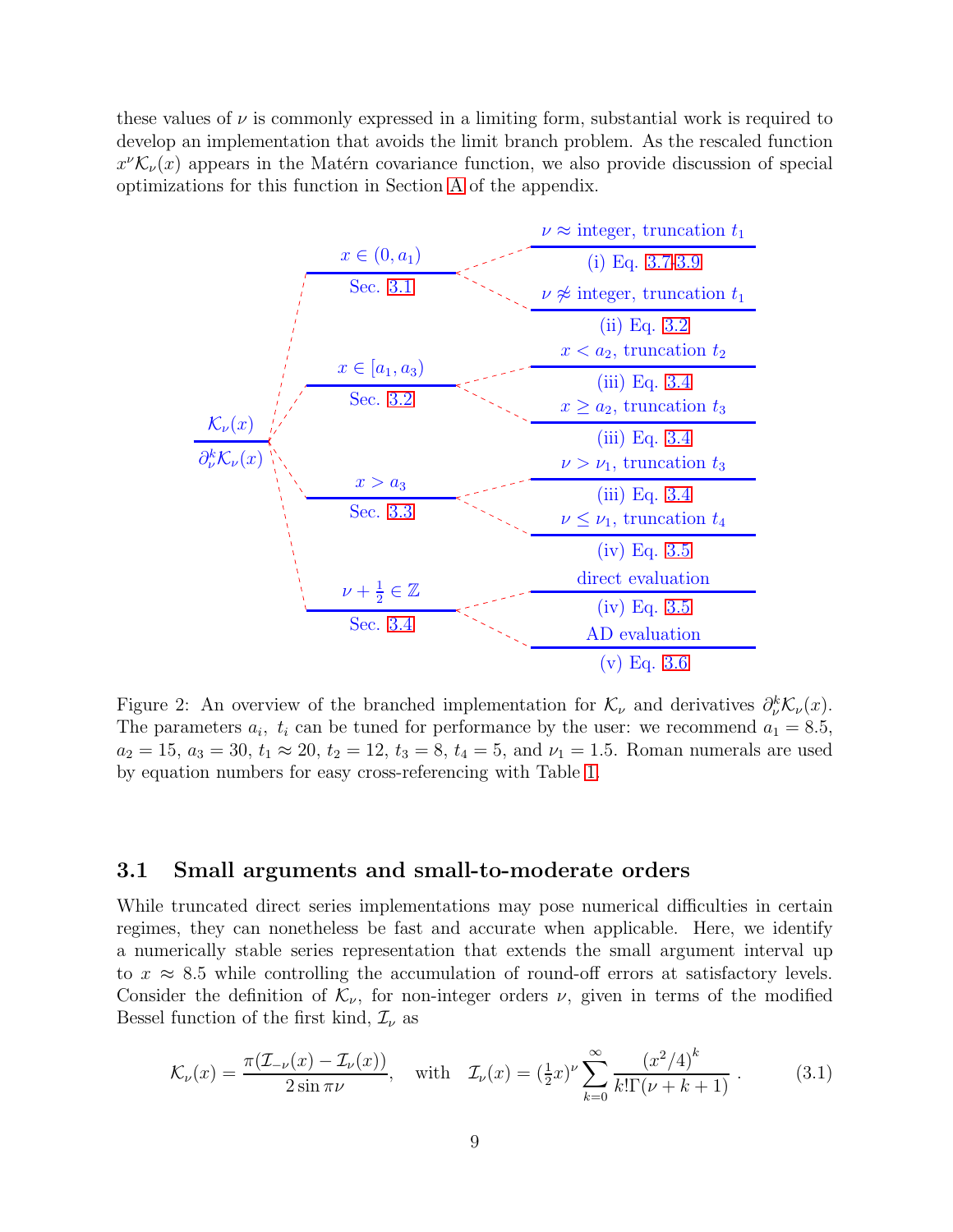The function  $\mathcal{I}_{\nu}$  exhibits fast growth (asymptotically on the order of  $e^x/\sqrt{2\pi x}$ ); thus for large arguments Equation [3.1](#page-8-2) leads to significant floating-point errors. Although the expression is valid for all arguments, it has practical use only for sufficiently small  $x$ . The threshold for what constitutes "sufficiently small" is chosen based on accuracy and efficiency considerations, and in [\[32\]](#page-24-6), values in the vicinity of  $x = 4$  are chosen as the cutoff.

An improved series expansion, however, can be derived using basic properties of the Gamma function  $\Gamma(x)$ . Using Euler's reflection property (which states that sin  $\pi x$  $\pi(\Gamma(1-x)\Gamma(x))^{-1}$  and regrouping terms conveniently, we obtain a particularly convenient form for the series expansion of  $\mathcal{K}_{\nu}$  given by

<span id="page-9-1"></span>
$$
\mathcal{K}_{\nu}(x) = \sum_{k=0}^{\infty} \left(\frac{x}{2}\right)^{2k} \frac{1}{2k!} \left(\Gamma(\nu) \left(\frac{x}{2}\right)^{-\nu} \frac{\Gamma(1-\nu)}{\Gamma(1+k-\nu)} + \Gamma(-\nu) \left(\frac{x}{2}\right)^{\nu} \frac{\Gamma(1+\nu)}{\Gamma(1+k+\nu)}\right) . \tag{3.2}
$$

One advantage that the series in Equation [3.2](#page-9-1) has over the expression in Equation [3.1](#page-8-2) is that it is less prone to cancellation errors by avoiding the subtraction of terms that grow rapidly with the series index or argument x. The series as stated in Equation [3.2](#page-9-1) is infinite; however a computer implementation of the infinite series in [3.2](#page-9-1) requires a truncation level or stopping criterion. To promote accuracy we chose to stop the accumulation of terms when a tolerance of  $\epsilon \leq 10^{-12}$  is met, which in practice corresponds to approximately 20 or fewer terms in the sum. For consistency across all computational branches we specify in Figure [2](#page-8-0) a truncation at  $t_1 \approx 20$ , while reminding the user that in practice the stopping criterion is tolerance-based and can be adjusted. Furthermore, using the property  $\Gamma(x+1) = x\Gamma(x)$ , it is possible to evaluate this series (in fact its numerical truncation) using entirely algebraic operations after only evaluations of  $\Gamma(\nu)$  and  $\Gamma(-\nu)$ . Applying AD to Equation [3.2](#page-9-1) with the same stopping criterion as for the direct evaluation results in convergence in approximately as many terms for both first and second order derivatives. Although we do not derive a formal convergence proof, we will show in Section [4](#page-13-0) that the performance of this expression is one of the best across the entire domain of definition.

For integer orders, the sin  $\pi\nu$  term in the denominator of Equation [3.1](#page-8-2) leads to a singularity, and the expression is no longer valid in such cases. The function is defined at these orders, however, and by taking appropriate limits,  $\mathcal{K}_{\nu}$  can be written at integer orders as

$$
2(-1)^{n-1} \mathcal{K}_n(x) := \left( \frac{\partial \mathcal{I}_\nu(x)}{\partial \nu} \bigg|_{\nu=n} + \frac{\partial \mathcal{I}_\nu(x)}{\partial \nu} \bigg|_{\nu=-n} \right) . \tag{3.3}
$$

While such integer-order expressions are valid in the limit and may be convenient to evaluate, they lead to limit branch problems that cause incorrect automatic derivatives, as described in Section [2.](#page-4-0) Therefore the integer case will be considered separately in Section [3.5.](#page-12-0) Additionally, we comment in the Appendix on implementation specializations to compute  $x^{\nu} \mathcal{K}_{\nu}(x)$  directly, which in some cases can improve speed and accuracy.

#### <span id="page-9-0"></span>3.2 Intermediate arguments

Asymptotic expansions resemble series expansions in that they are also cumulative sums which require similar implementations, but they may diverge outside a prescribed range.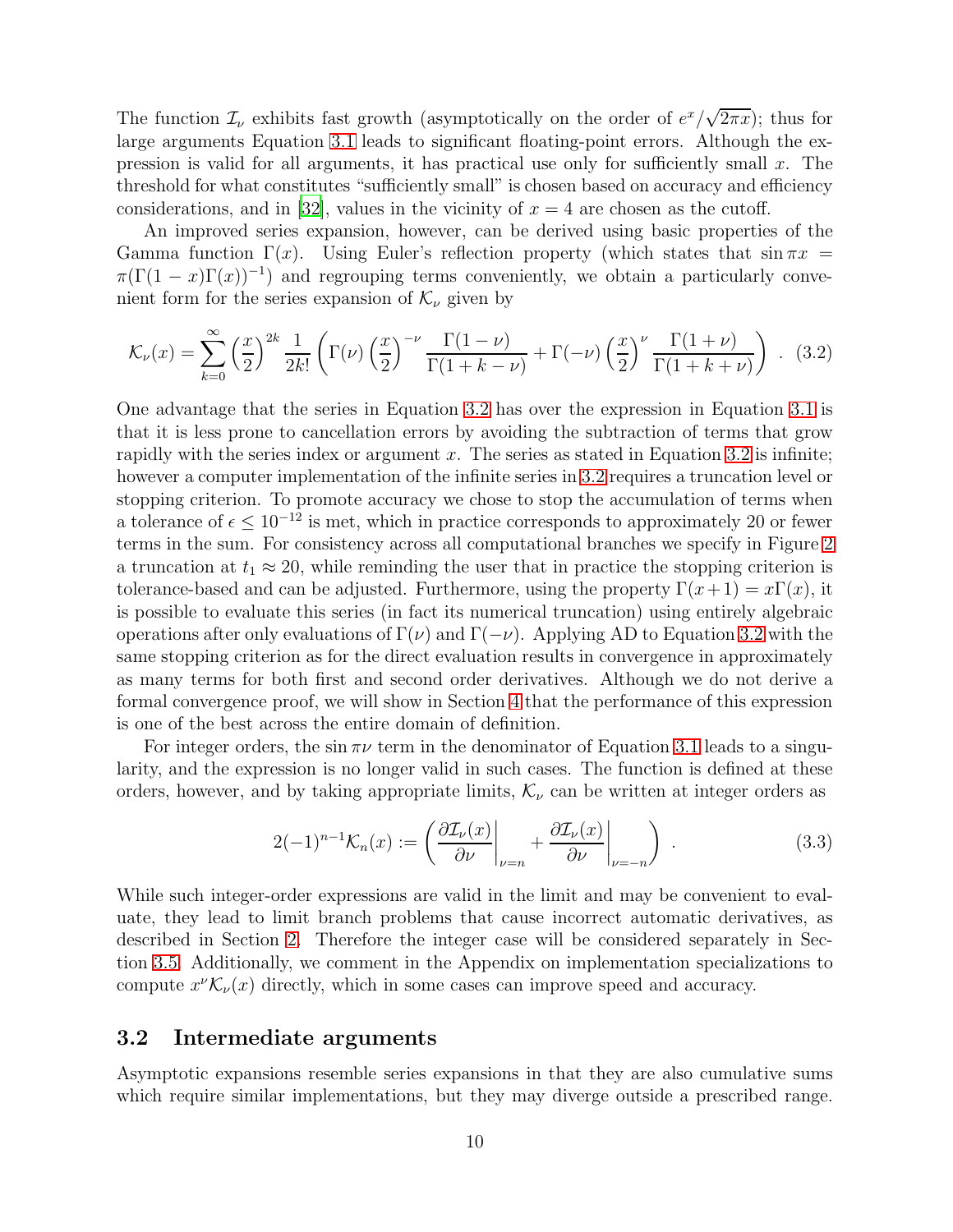Within the range of large orders  $\nu$  and intermediate arguments  $x \in [a_1, a_2)$  we introduce the uniform asymptotic expansion (UAE) in  $\nu$  for  $\mathcal{K}_{\nu}$ . As indicated by the word uniform, this approximation is not highly oscillatory in the argument  $x$ , and as such it can be applied in argument ranges where round-off errors can be problematic. The UAE is given by

<span id="page-10-1"></span>
$$
\mathcal{K}_{\nu}(\nu x) \underset{\nu \to \infty}{\sim} \sqrt{\frac{\pi}{2\nu}} \frac{e^{-\nu \eta(x)}}{(1+x^2)^{1/4}} \sum_{k=0}^{\infty} (-1)^k \nu^{-k} U_k(p(x)) \tag{3.4}
$$

where, as in  $\vert 8$ , Eq. 10.41.4, we have

$$
\eta(x) := \sqrt{1 + x^2} + \log\left(\frac{x}{1 + \sqrt{1 + x^2}}\right), \quad p(x) := (1 + x^2)^{-1/2},
$$

and the polynomials  $U_k$  are given by  $U_0(p) \equiv 1$  and

$$
U_{k+1}(p) = \frac{1}{2}p^2(1-p^2)U'_k(p) + \frac{1}{8}\int_1^p(1-5t^2)U_k(t)\mathrm{d}t.
$$

Tables of the coefficients for the  $U_k$  polynomials exist (see [\[8](#page-23-0), Sec. 10.41]), but they may be difficult to find digitally. Since they are not difficult to compute using symbolic operations, our software computes them directly (but ahead of time, to be re-used) such that the truncation order of the approximation can be arbitrarily chosen by the user.

For reasonably large truncation orders (which in our case default to  $t_2 = 12$  or  $t_3 = 8$ depending on the magnitude of  $x$ ), this approximation is very fast to compute. As briefly noted in [\[8,](#page-23-0) Sec. 10.41], due to the uniqueness property of asymptotic expansions, this expansion must agree with the more commonly encountered expansion for large arguments to be introduced in Section [3.3.](#page-10-0) From this perspective, it comes as little surprise that the approximation quality of Equation [3.4](#page-10-1) for any fixed truncation order improves as the argument *or* order increases, although not necessarily at the same rate (see [\[8](#page-23-0), 10.41(iv)] for some discussion and a precise error bound when viewing [\(3.4\)](#page-10-1) as a generalized asymptotic expansion in x). This strategy for evaluating  $\mathcal{K}_{\nu}$  is preferable in cases where small-argument methods start to lose accuracy but where the large-argument asymptotic expansion is not yet of satisfactory accuracy (for example,  $x = 10$  and  $\nu = 3$ ). Moreover, since this expression reduces to polynomial computations, it is highly stable under automatic differentiation and less prone to round-off errors.

#### <span id="page-10-0"></span>3.3 Large arguments

For large arguments it is preferable to use a reduced asymptotic expansion, equipped with precise error bounds derived in [\[26\]](#page-24-12) (see the next section for more explicit details), given as in [\[8,](#page-23-0) Eq. 10.40.2] by

<span id="page-10-2"></span>
$$
\mathcal{K}_{\nu}(x) \underset{x \to \infty}{\sim} \sqrt{\frac{\pi}{2x}} e^{-x} \sum_{k=0}^{\infty} x^{-k} a_k(\nu) , \qquad (3.5)
$$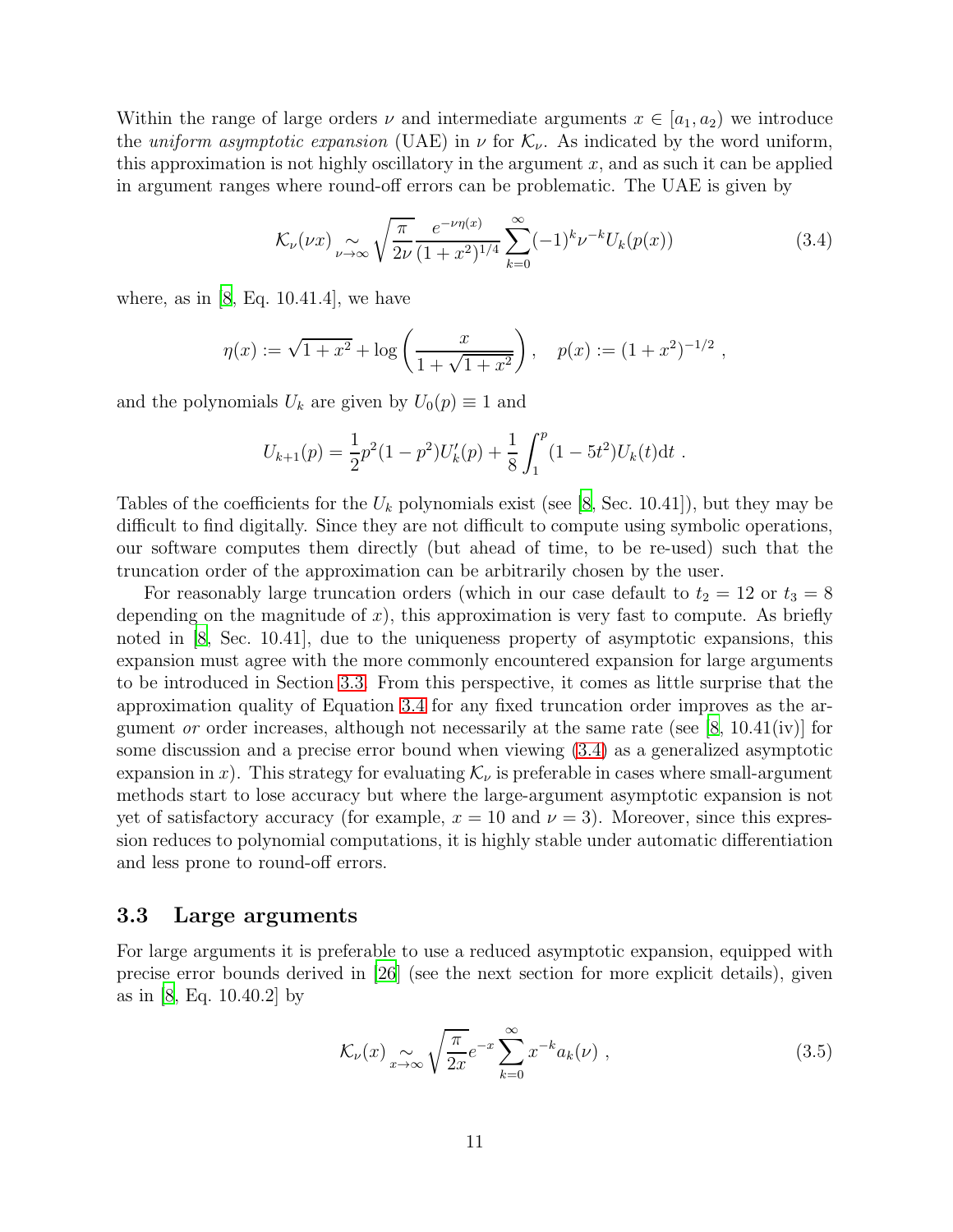where  $a_k(\nu)$  is generated via  $a_0(\nu) \equiv 1$  and

$$
a_k(\nu) := \frac{(4\nu^2 - 1^2)(4\nu^2 - 3^2) \cdots (4\nu^2 - (2k - 1)^2)}{8^k \Gamma(k + 1)}.
$$

For arguments  $x > 30$  and moderate truncation orders such as  $t_4 = 5$  (the default in our implementation), this approximation is accurate to computer precision (see  $(8, 10.40(iii))$ for details on the error term, which without the exponential improvement introduced in the next section is challenging to work with). The automatically differentiated implementation is extremely fast since it involves differentiation of algebraic expressions, thus free of numerical artifacts, and is applied to a very low number of terms up to  $t_4 = 5$ , which leads to a very small operation count.

#### <span id="page-11-0"></span>3.4 Half-integer orders

An interesting property of  $\mathcal{K}_{\nu}$  expressed via the asymptotic expansion in Equation [3.5](#page-10-2) is that, when  $\nu + 1/2 \in \mathbb{Z}$ , terms with  $k > \nu$  drop out, and thus [\(3.5\)](#page-10-2) is exact for all x. These cases reduce to simpler forms that can be manually included in a program (for example, returning the simplified  $\mathcal{K}_{1/2}(x) = \sqrt{\pi/(2x)}e^{-x}$  for  $\nu = 1/2$ , but this type of program implementation would cause limit branch problems with respect to  $\nu$  (as discussed in Section 2), and as such requires additional scrutiny in our setting to ensure accurate automatic derivatives with respect to order.

As noted in Section [2,](#page-4-0) a converged direct evaluation may not yield a differentiated series that has converged to the same degree. This can be remedied using what  $[8, Sec. 10.40(iv)]$ refers to as exponentially-improved asymptotic expansions. The asymptotic expansion introduced in Equation [3.4](#page-10-1) can be re-written as

<span id="page-11-1"></span>
$$
\mathcal{K}_{\nu}(x) = \sqrt{\frac{\pi}{2x}} e^{-x} \left( \sum_{k=0}^{l-1} x^{-k} a_k(\nu) + R_l(\nu, x) \right) , \qquad (3.6)
$$

.

where the remainder term  $R_l(\nu, x)$ , itself reasonably complicated to bound neatly (see [\[8](#page-23-0), 10.40(iii)]), can then be expanded as

$$
R_l(\nu, x) = (-1)^l 2 \cos(\nu \pi) \left( \sum_{k=0}^{m-1} x^{-k} a_k(\nu) G_{l-k}(2x) + R_{m,l}(\nu, x) \right)
$$

Here  $G_p(x) = \frac{e^x}{2\pi}$  $\frac{e^x}{2\pi}\Gamma(p)\Gamma(1-p,x)$ , where  $\Gamma(s,x)$  is the upper incomplete gamma function [\[8](#page-23-0), Eq. 10.17.16], and  $R_{m,l}$  is a new and even more finely controlled remainder term that admits a much simpler controlling bound of  $\mathcal{O}(e^{-2x}x^{-m})$  [\[26](#page-24-12), [8](#page-23-0)]. While direct evaluations of  $\mathcal{K}_{\nu}$  in the case where  $\nu + \frac{1}{2}$  $\frac{1}{2} \in \mathbb{Z}$  are exact, the remainder term is required to preserve derivative information, as the above additional expansion makes clear that  $\partial_{\nu}^{k}R_{l}(v, x)$  is not zero for any k. As such, additional terms from the  $R_l$  approximation are necessary to preserve accurate derivative information.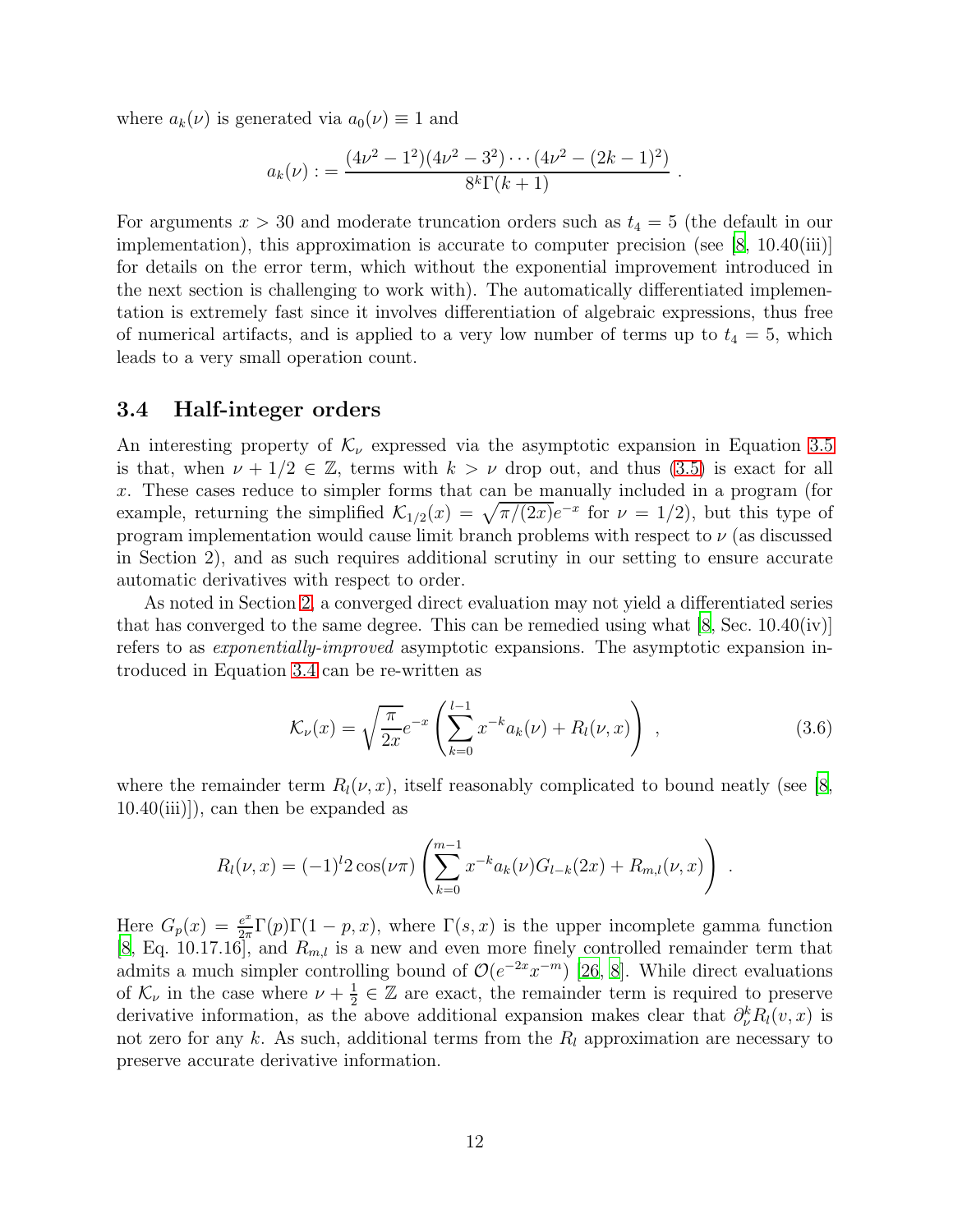#### <span id="page-12-0"></span>3.5 Integer orders and small arguments with large orders

A common strategy for computer implementations of  $\mathcal{K}_{\nu}$  is to develop an implementation for  $\nu$  in a neighborhood of 0 and use a standard recursion with respect to order, valid for  $\mathcal{K}_{\nu}$  at any  $\nu \in \mathbb{R}$ , given by

<span id="page-12-1"></span>
$$
\mathcal{K}_{\nu+1}(x) = \frac{2\nu}{x}\mathcal{K}_{\nu}(x) - \mathcal{K}_{\nu-1}(x) .
$$
 (3.7)

For integer orders, several options are available to compute the initial recursion terms  $\mathcal{K}_0$ and  $\mathcal{K}_1$ , for example direct polynomial or rational function approximations for  $\mathcal{K}_0$  and  $\mathcal{K}_1$ (as provided by [\[1\]](#page-22-5)). However, this strategy will not be helpful in providing  $\partial_{\nu}^{k} \mathcal{K}_{\nu}$  for  $\nu \in \mathbb{Z}$ due to the limit branch problem at  $\nu = 0$  and  $\nu = 1$ .

A suitable approach, provided in [\[32\]](#page-24-6), is to consider series expansions of the recursion terms  $\mathcal{K}_{\nu}$  and  $\mathcal{K}_{\nu+1}$ , which due to [\(3.7\)](#page-12-1) (and the property that  $\mathcal{K}_{\nu}(x) = \mathcal{K}_{-\nu}(x)$ ) need only be considered on the interval  $\nu \in [-1/2, 1/2]$ . Reproducing the notation of [\[32\]](#page-24-6), we consider the expressions

<span id="page-12-2"></span>
$$
\mathcal{K}_{\nu}(x) = \sum_{j=0}^{\infty} c_j f_j(\nu, x) \quad \text{and} \tag{3.8}
$$

<span id="page-12-3"></span>
$$
\mathcal{K}_{\nu+1}(x) = \frac{2}{x} \sum_{j=0}^{\infty} c_j (p_j(\nu, x) - j f_j(\nu, x)), \qquad (3.9)
$$

where for  $\mu(x) = \nu \log(2/x)$  we have

$$
f_0(\nu, x) = \frac{\nu \pi}{\sin \pi \nu} \left[ \Gamma_1(\nu) \cosh \mu(x) + \Gamma_2(\nu) \log(2/x) \sinh(\mu(x)) / \mu(x) \right],
$$
\n(3.10)  
\n
$$
\Gamma_1(\nu) = \left( \Gamma(1 - \nu)^{-1} - \Gamma(1 + \nu)^{-1} \right) / (2\nu), \quad \Gamma_2(\nu) = \left( \Gamma(1 - \nu)^{-1} + \Gamma(1 + \nu)^{-1} \right) / 2,
$$

and all subsequent  $f_k$  terms can be computed via a direct recursion using

$$
p_0(\nu, x) = \frac{1}{2} \left(\frac{x}{2}\right)^{-\nu} \Gamma(1 + \nu), \quad p_j = p_{j-1}/(j - \nu),
$$
  
\n
$$
q_0(\nu, x) = \frac{1}{2} \left(\frac{x}{2}\right)^{\nu} \Gamma(1 - \nu), \quad q_j = q_{j-1}/(j + \nu), \quad \text{and}
$$
  
\n
$$
f_j = (jf_{j-1} + p_{j-1}q_{k-1})/(j^2 - \nu^2).
$$

With these expressions, the problem of obtaining an automatically differentiable program for  $\mathcal{K}_n(x)$  for all n is reduced to obtaining an AD-compatible implementation of  $f_0(\nu, x)$ for  $\nu$  in a vicinity of the origin. As indicated in Section [2,](#page-4-0) the limit branch problem can be resolved using Taylor expansions in Equation [3.10](#page-12-3) about  $\nu = 0$ :

$$
\Gamma_1(\nu) \approx 1 + \frac{\gamma^2 - \pi^2/6}{2} \nu^2 + \frac{60\gamma^4 - 60\gamma^2\pi^2 + \pi^4 - 240\gamma\psi^{(2)}(1)}{1440} \nu^4,
$$
  
\n
$$
\Gamma_2(\nu) \approx \gamma + \frac{2\gamma^3 - \gamma\pi^2 - 2\psi^{(2)}(1)}{12} \nu^2 +
$$
  
\n
$$
+ \frac{12\gamma^5 - 20\gamma^3\pi^2 + \gamma\pi^4 - 120\gamma^2\psi^{(2)}(1) + 20\pi^2\psi^{(2)}(1) - 12\psi^{(4)}(1)}{1440} \nu^4,
$$
  
\n
$$
\frac{\sinh\mu}{\mu} \approx 1 + \mu^2/6 + \mu^4/120, \text{ and } \frac{\pi\nu}{\sin\pi\nu} \approx 1 + (\pi\nu)^2/6 + 7(\pi\nu)^4/360.
$$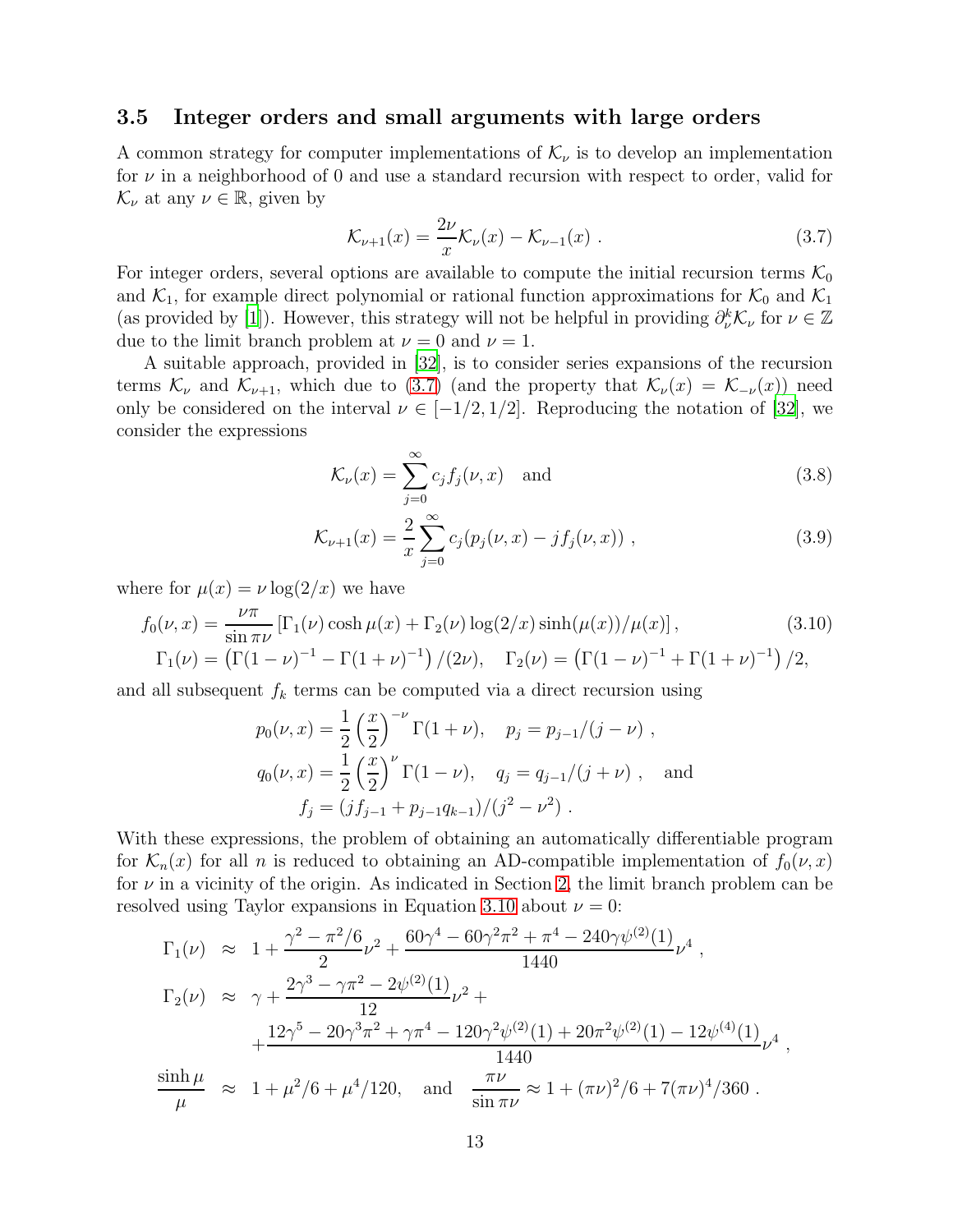With this strategy, we obtain an expression for  $f_0$  which is exact at  $\nu = 0$  and very accurate for  $\nu \approx 0$ . By precomputing the coefficients of Taylor expansions, this entire apparatus yields function evaluations that are only approximately twice the cost of the direct series that we introduce above, and whose AD performance is quite satisfactory both with respect to speed and accuracy. For specific details on this recursion, such as accurate and efficient evaluations of  $\Gamma_1$  and  $\Gamma_2$  using Chebyshev expansions, we refer to [\[32](#page-24-6)]. As with Section [3.1,](#page-8-1) we additionally provide in the appendix a discussion of extending this method to the direct computation of  $x^{\nu} \mathcal{K}_{\nu}(x)$  for slight additional gains in accuracy and speed.

## <span id="page-13-0"></span>4 Speed and Accuracy Diagnostics

This section will focus on the verification and efficiency of our implementation of  $\mathcal{K}_{\nu}$  and its derivatives, which we will denote either  $\partial_{\nu}^{1} \mathcal{K}_{\nu}$  or  $\partial_{\nu}^{2} \mathcal{K}_{\nu}$ . We compare our implementation, denoted  $\tilde{\mathcal{K}}_{\nu}$ , with the one provided by the AMOS library [\[2](#page-22-1)],  $\mathcal{K}_{\nu}^A$ , using a reference solution  $\mathcal{K}_{\nu}^{R}$ , considered to be the ground truth and computed using the arbitrary-precision Arb library [\[18\]](#page-23-12). Derivatives of up to second order computed in two ways will be compared, namely AD-generated derivatives of our implementation,  $\partial_{\nu}^{kAD}\tilde{\mathcal{K}}_{\nu}$ , and non-adaptive finite difference-based derivatives of the AMOS library,  $\partial_{\nu}^{kFD} \mathcal{K}_{\nu}$ . These two values will be compared against a reference derivative computed using tenth-order adaptive finite difference methods of  $\mathcal{K}_{\nu}^A$ , denoted as  $\partial_{\nu}^{kR}\mathcal{K}_{\nu}$ , computed using FiniteDifferences.jl [\[35](#page-25-1)].

To offer access to a wider audience, we have packaged the code in the Julia language as the library BesselK.jl<sup>[2](#page-13-1)</sup>. The source repository additionally contains example R language bindings as well as the scripts used to generate the results and figures in this work.

#### 4.1 Pointwise accuracy

While BesselK.jl is not designed to be a competitor of existing special functions libraries like AMOS with respect to the accuracy of direct evaluations of  $\mathcal{K}_{\nu}$ , we show that our implementation exhibits competitive absolute accuracy on the entire testing domain, both for direct evaluations as well as derivatives. Our chosen testing region is (a dense grid on)  $(\nu, x) \in [0.25, 10] \times [0.005, 30]$ , which we pick for several reasons. For one, the  $\nu$  range generously over-covers what we consider to be the range of sensible values of  $\nu$  for fitting Matérn covariance parameters. With regard to the  $x$  domain, we pick 30 as an upper end point to verify accuracy in tail values that are small but numerically relevant. Moreover, beyond that point any software implementation for  $\mathcal{K}_{\nu}$  will be using an asymptotic expansion, and so naturally there will be good agreement. Secondly, we illustrate in  $log_{10}$ -scale the relative gain of BesselK.jl over finite difference methods with AMOS for derivative computations.

Direct evaluations Figure [3](#page-14-0) asseses direct evaluations error for both AMOS and BesselK.jl using the absolute differences  $|\mathcal{K}_{\nu}^{A} - \mathcal{K}_{\nu}^{R}|$  (left) and  $|\tilde{\mathcal{K}}_{\nu} - \mathcal{K}_{\nu}^{R}|$    (right). The error behavior is qualitatively similar for both implementations, with the intermediate argument range accurate to computer precision, and a small ridge for very small arguments  $x$  and large

<span id="page-13-1"></span><sup>2</sup><https://github.com/cgeoga/BesselK.jl>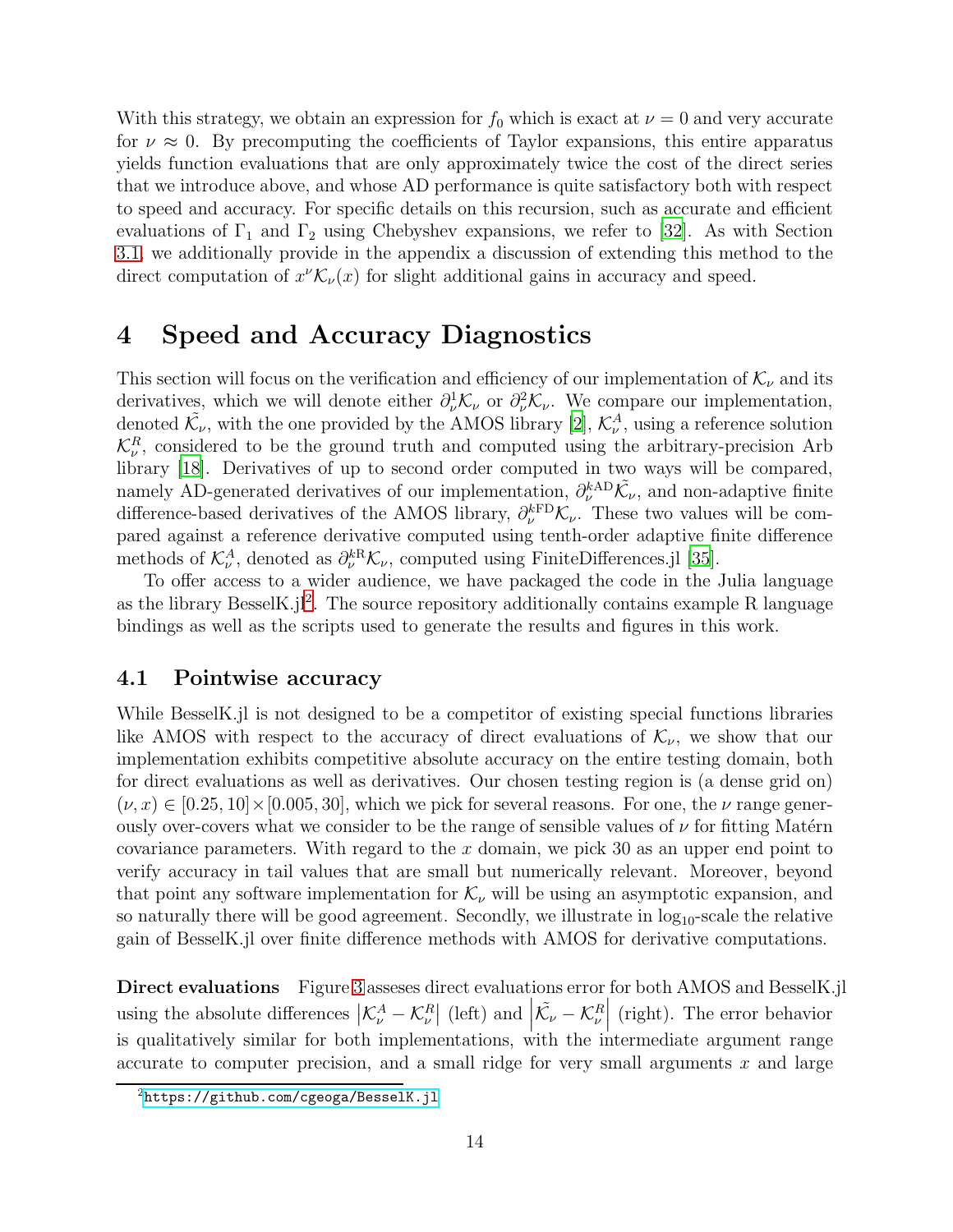orders  $\nu$  showing increasing inaccuracy. The implementation in BesselK.jl was tailored to optimize AD computations for different argument ranges and these ranges are clearly delimited in Figure [3.](#page-14-0) The loss of accuracy encountered for small to intermediate arguments, approximately 10<sup>−</sup><sup>12</sup> error, is attributed to the difference in numerical treatment and the choice of truncation levels tuned for accuracy in derivatives. Such a small accuracy loss in trailing digits will be shown to have a negligible impact on properties of Matérn covariance matrices relevant to numerical optimization.

<span id="page-14-0"></span>

Figure 3: Absolute accuracy of direct evaluations with respect to a reference solution: AMOS library  $K^A_\nu - K^R_\nu$  (left) and BesselK.jl  $|\tilde{\mathcal{K}}_\nu - \mathcal{K}^R_\nu|$  $\Big|$  (right).

Derivatives For first derivative computations, illustrated in Figure [4,](#page-15-0) we see that BesselK.jl (right) is noticeably superior to finite difference estimates with AMOS (left) in the small argument range. The latter method incurs rather large errors well within the intermediate argument range  $x > 8.5$ , while BesselK.jl consistently out-performs as the argument increases. As higher-order derivatives are taken, as illustrated in Figure [5](#page-15-1) for second derivatives, this behavior becomes even more pronounced and automatic differentiation clearly overtakes finite difference computations by a significant margin.

To provide a relative comparison of derivative computations using finite differences with AMOS versus BesselK.jl, we introduce the quantity

<span id="page-14-1"></span>
$$
\log_{10} \left| \partial_{\nu}^{kR} \mathcal{K}_{\nu}(x) - \partial_{\nu}^{kAD} \tilde{\mathcal{K}}_{\nu}(x) \right| - \log_{10} \left| \partial_{\nu}^{kR} \mathcal{K}_{\nu}(x) - \partial_{\nu}^{kFD} \mathcal{K}_{\nu}(x) \right| \tag{4.1}
$$

for both first derivatives  $(k = 1)$  and second derivatives  $(k = 2)$ . By assessing the error in  $log_{10}$ -scale, we can identify correct digits, and by taking the difference between the errors of the two methods, we outline the regions where AD outperforms finite differences. In Figure [6](#page-16-1) negative numbers (blue hues) indicate regions where  $\partial_{\nu}^{\text{AD}}\tilde{\mathcal{K}}_{\nu}$  is more accurate than  $\partial_{\nu}^{\text{FD}}\mathcal{K}_{\nu}$  (with a value of -1 indicating one additional digit of accuracy for the AD method), and we note there are almost no positive values (red hues) over the entire domain. Upon close scrutiny we observe that the branch at  $x \approx 8.5$  may incur losses of one to two digits in a few discrete locations (visible as traces of red), which could be remedied by branching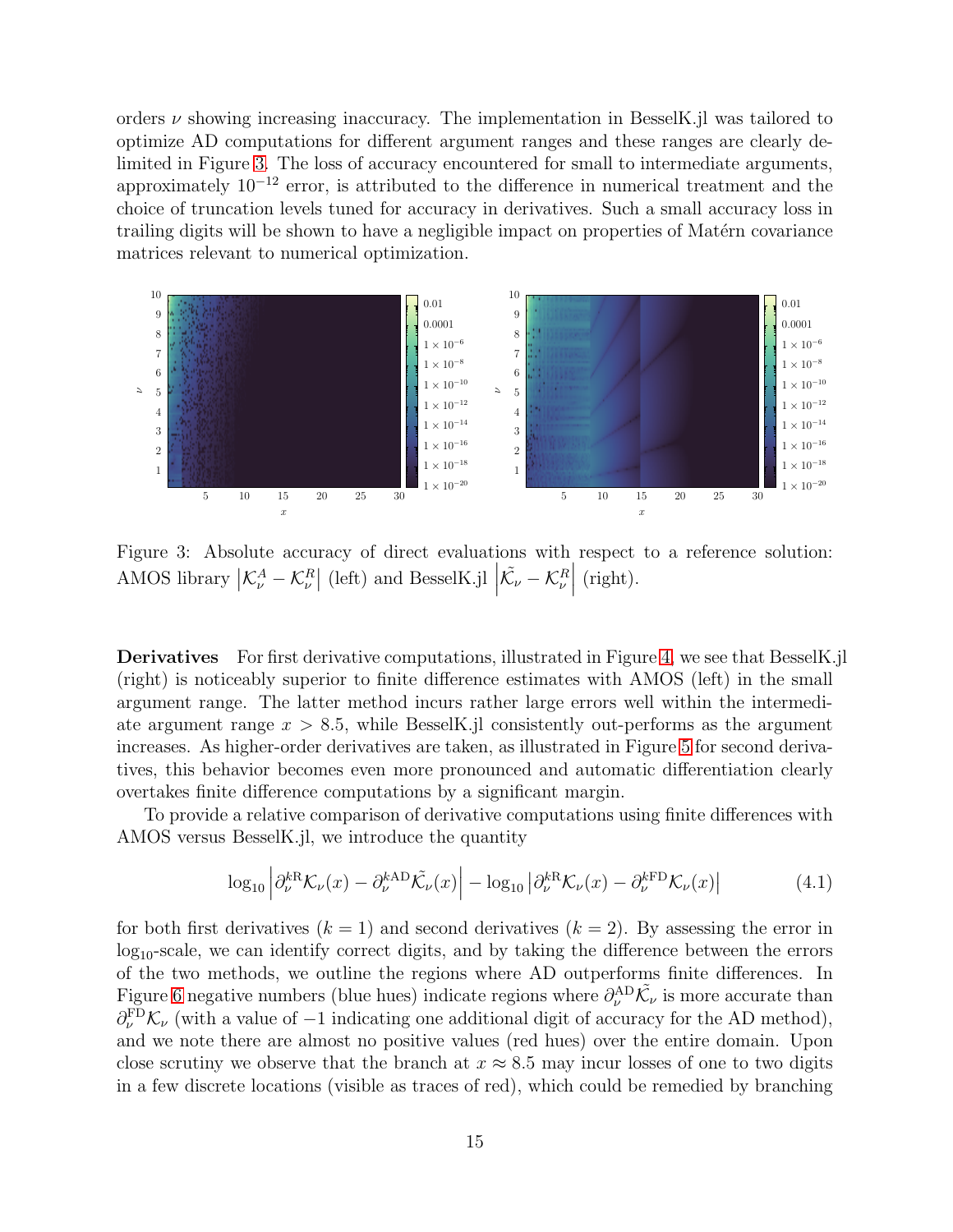<span id="page-15-0"></span>

Figure 4: Absolute accuracy of first derivatives with respect to a reference solution: AMOS using finite differences  $\left|\partial_{\nu}^{1FD}\mathcal{K}_{\nu}-\partial_{\nu}^{1R}\mathcal{K}_{\nu}\right|$  (left) and BesselK.jl using AD  $\left|\partial_{\nu}^{1AD}\tilde{\mathcal{K}}_{\nu}-\partial_{\nu}^{1R}\mathcal{K}_{\nu}\right|$  (right).

<span id="page-15-1"></span>

Figure 5: Absolute accuracy of second derivatives with respect to a reference solution: AMOS using finite differences  $\left|\partial_{\nu}^{2FD}\mathcal{K}_{\nu}-\partial_{\nu}^{2R}\mathcal{K}_{\nu}\right|$  (left) and BesselK.jl using AD  $\left| \partial_\nu^{2 \rm AD} \tilde{\mathcal{K}}_\nu - \partial_\nu^{2 \rm R} \mathcal{K}_\nu \right|$  $\Big|$  (right).

earlier than recommended at  $a_1 < 8.5$ . This is a fine-tuning aspect which vanishes for second derivatives and was not explored extensively since it had no noticeable impact on our results. Finite differences, notoriously inaccurate for second-order derivatives since they involve a division by  $h^2$ , incur increasingly higher round-off errors. In this context AD is expected to exhibit superior accuracy, and in Figure [6](#page-16-1) its advantage over finite differences is clearly visible, consistently yielding 5 or more extra digits of accuracy.

#### 4.2 Efficiency diagnostics

In order to compare the efficiency of  $\partial_{\nu}^{kAD} \tilde{K}_{\nu}$  with  $\partial_{\nu}^{kFD} \mathcal{K}_{\nu}$ , we select pairs  $(\nu, x)$  that cover every code branch (outlined in Figure [2\)](#page-8-0) in the implementation of  $\mathcal{K}_{\nu}$  and provide evaluation and derivative evaluation timings performed on an Intel Core i5-11600K CPU in Table [1.](#page-16-0)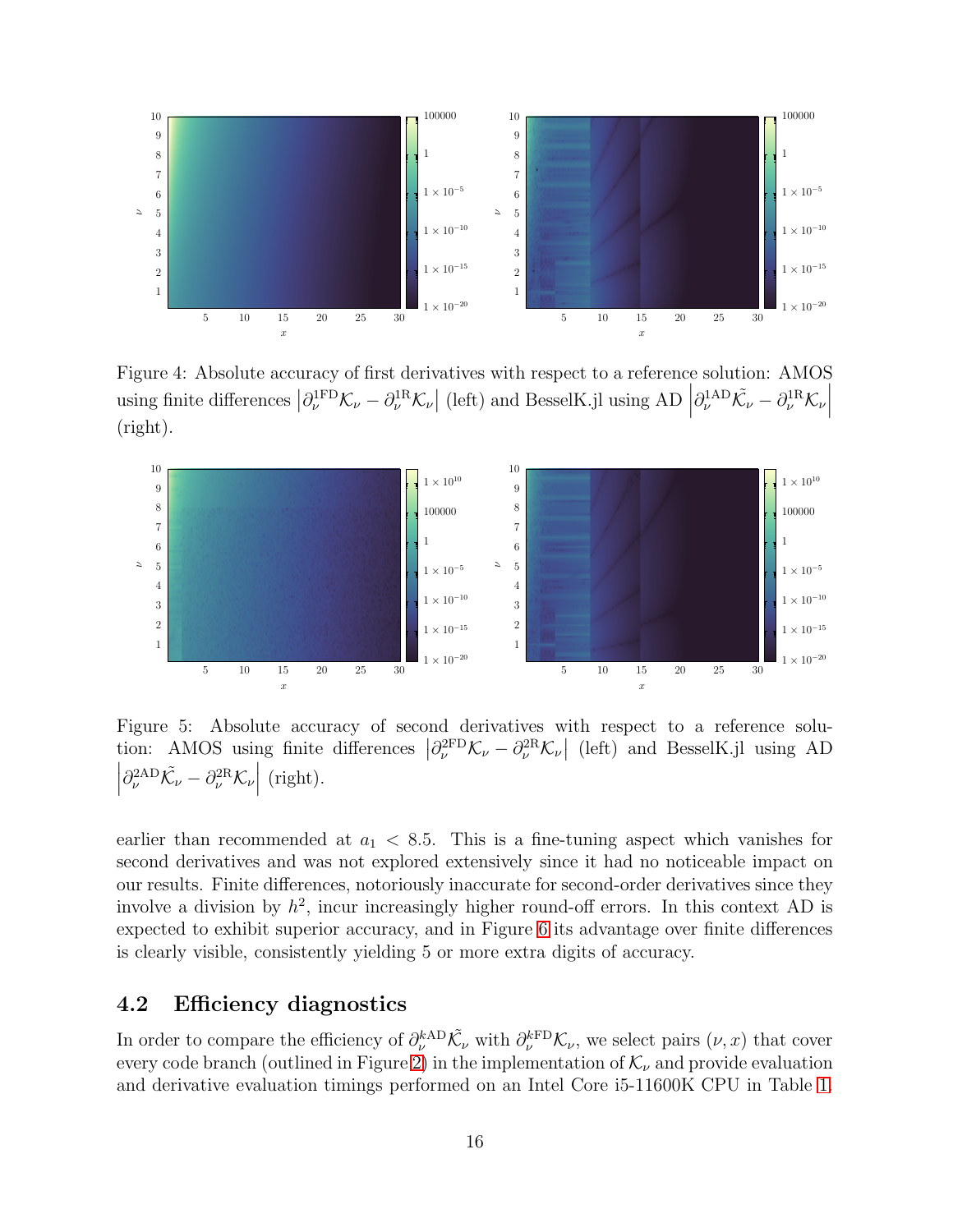<span id="page-16-1"></span>

Figure 6: A log<sub>10</sub>-scale comparison between  $\partial_{\nu}^{kAD}\tilde{\mathcal{K}}_{\nu}$  and  $\partial_{\nu}^{kFD}\mathcal{K}_{\nu}$  using Equation [4.1:](#page-14-1) first derivatives (left) and second derivatives (right).

As can be seen, the speedup of  $\tilde{\mathcal{K}}_{\nu}$  is substantial, including in regions of the domain in which its accuracy rivals that of  $\mathcal{K}^A_\nu$ , as well as for all derivatives. The accuracy and efficiency considerations discussed here are summarized in Table [2](#page-16-2) to serve as a convenient reference to the reader.

<span id="page-16-0"></span>

| $(\nu, x)$  | $\mathcal{\tilde{K}}_{\nu}$ | $\mathcal{K}_{\nu}^{A}$ | $\partial_\nu^{\rm AD} \tilde{\mathcal{K}}_\nu$ | $\partial_{\nu}^{\text{FD}}\mathcal{K}_{\nu}$ | $\partial_{\nu}^{2}{}^{AD}\tilde{\mathcal{K}_{\nu}}$ | $\partial_{\nu}^{2}{}^{\rm FD} \mathcal{K}_{\nu}$ | case                                   |
|-------------|-----------------------------|-------------------------|-------------------------------------------------|-----------------------------------------------|------------------------------------------------------|---------------------------------------------------|----------------------------------------|
| (0.500, 1)  | 9                           | 51                      | 67                                              | 455                                           | 82                                                   | 510                                               | half-integer (iv)                      |
| (1.000, 1)  | 136                         | 159                     | 178                                             | 447                                           | 328                                                  | 605                                               | whole integer $(i)$                    |
| (3.001, 1)  | 139                         | 285                     | 181                                             | 570                                           | 337                                                  | 847                                               | near-integer order (i)                 |
| (3.001, 8)  | 227                         | 300                     | 284                                             | 597                                           | 557                                                  | 892                                               | near-integer order, borderline arg (i) |
| (1.850, 1)  | 85                          | 229                     | 139                                             | 460                                           | 307                                                  | 686                                               | small order (ii)                       |
| (1.850, 8)  | 103                         | 241                     | 293                                             | 483                                           | 531                                                  | 722                                               | small order, borderline arg (ii)       |
| (1.850, 14) | 167                         | 209                     | 281                                             | 416                                           | 568                                                  | 624                                               | intermediate arg (iii)                 |
| (1.850, 29) | 94                          | 191                     | 149                                             | 380                                           | 293                                                  | 565                                               | large intermediate arg (iii)           |
| (1.850, 35) | 92                          | 183                     | 148                                             | 368                                           | 293                                                  | 548                                               | large argument (iii)                   |

Table 1: Timings for evaluating  $\mathcal{K}_{\nu}^{A}$  and  $\tilde{\mathcal{K}}_{\nu}$  and their derivative methods (in units of ns) at various pairs  $(\nu, x)$ . The case column additionally provides references to the branch labels used in Figure [2.](#page-8-0)

<span id="page-16-2"></span>

| Comparison                                                                                              | Higher accuracy                                                                | Higher efficiency                                                             |
|---------------------------------------------------------------------------------------------------------|--------------------------------------------------------------------------------|-------------------------------------------------------------------------------|
| $\mathcal{K}_{\nu}^{A}$ vs. $\mathcal{K}_{\nu}$                                                         | $\mathcal{K}^A_{\nu}$ ( $\approx$ 2-5 digits)                                  | $\mathcal{K}_{\nu}$ ( $\approx$ factor of 1-3)                                |
| $\partial_{\nu}^{\text{FD}}\mathcal{K}_{\nu}$ vs. $\partial_{\nu}^{\text{AD}}\tilde{\mathcal{K}_{\nu}}$ | $\partial_{\nu}^{\rm AD} \tilde{\mathcal{K}}_{\nu}$ ( $\approx$ 2-5 digits)    | $\partial_{\nu}^{\rm AD}\tilde{\mathcal{K}}_{\nu}$ ( $\approx$ factor of 2-3) |
| $\partial_{\nu}^{2FD} \mathcal{K}_{\nu}$ vs. $\partial_{\nu}^{2AD} \tilde{\mathcal{K}}_{\nu}$           | $\partial_{\nu}^{2AD}\tilde{\mathcal{K}}_{\nu}$ ( $\approx 5+\text{ digits}$ ) | $\partial_{\nu}^{2AD}\tilde{\mathcal{K}}_{\nu}$ ( $\approx$ factor of 2-5)    |

Table 2: A summary of the accuracy and speed diagnostics performed in this section. The accuracy comparison is given in correct digits, while efficiency is given as speedup factor.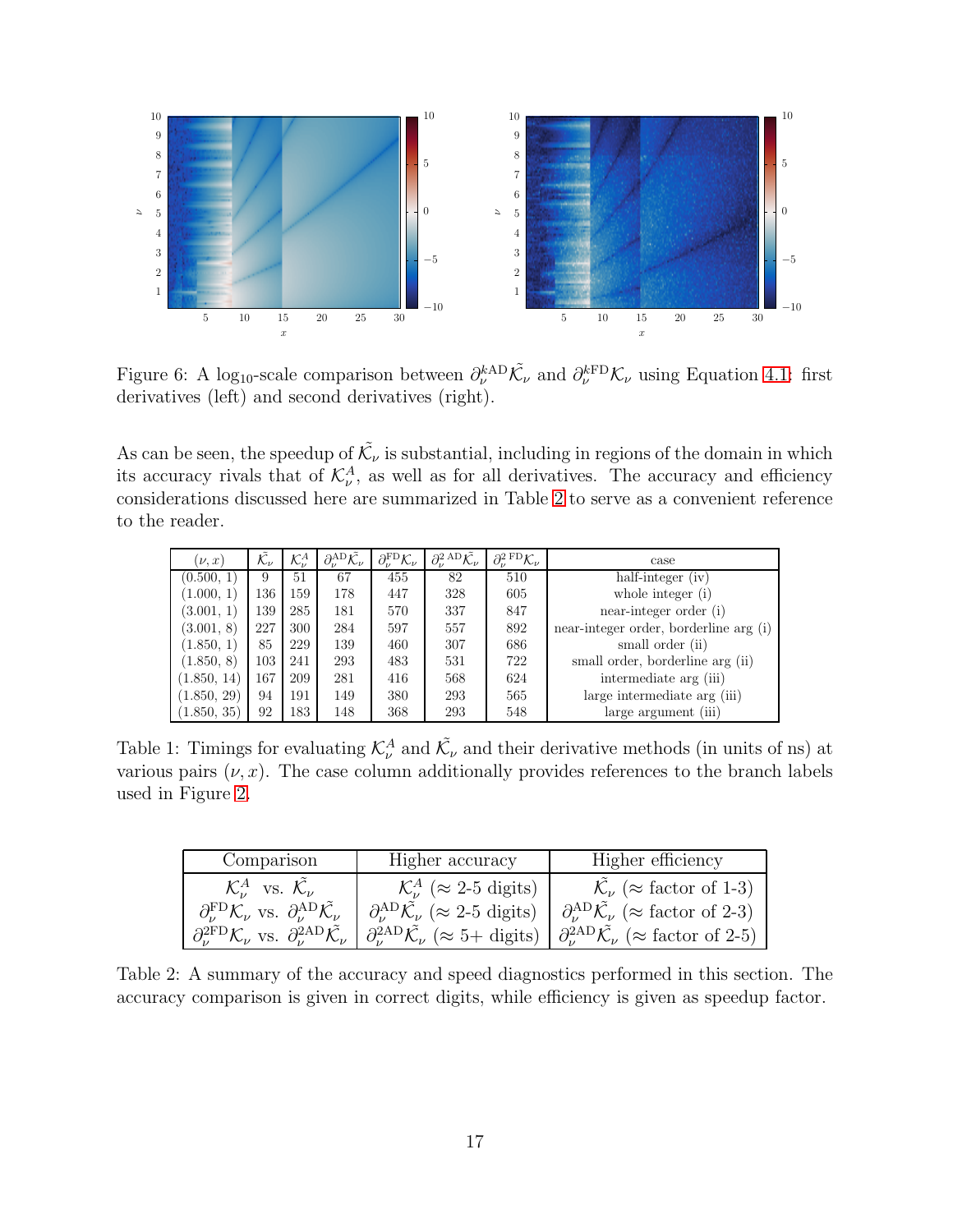#### 4.3 Selected diagnostics for Matérn covariance matrices

The differences in accuracy and efficiency between the AMOS library and BesselK.jl are most relevant in the context of Matérn covariance matrices. To this end we compare in Table [3](#page-17-1) several key quantities for the Matérn covariance matrices  $\Sigma$  and  $\Sigma$ , generated using  $\mathcal{K}_{\nu}^{A}$  and  $\tilde{\mathcal{K}}_{\nu}$  respectively. Points are chosen on a 24 × 24 grid on the domain [0, 1]<sup>2</sup>, and pairs  $(\rho, \nu)$  are chosen to cover various argument ranges and branches in  $\tilde{\mathcal{K}}_{\nu}$  with respect to  $\nu$ , with both parameters having significant effects on the condition of covariance matrices.

<span id="page-17-1"></span>

| $(\rho,\nu)$    | $\mu$ <sub>assembly</sub> | $T_{\rm assembly}$ | $\lambda_{\min}$ | $\lambda_{\min}$ | $ \lambda_{\rm dif} $ | $\log  \mathbf{\Sigma} $ | $\log  \Sigma $ | $\log  \Sigma $<br>$ \log \Sigma $<br>$\hspace{0.1mm}-\hspace{0.1mm}$ |
|-----------------|---------------------------|--------------------|------------------|------------------|-----------------------|--------------------------|-----------------|-----------------------------------------------------------------------|
| (0.010, 0.40)   | $4.3e-02$                 | $4.3e-02$          | $9.52e-01$       | $9.52e-01$       | $1.22e-12$            | $-2.60e-01$              | $-2.60e-01$     | 3.11e-13                                                              |
| (0.010, 1.25)   | $4.4e-02$                 | $4.3e-02$          | $9.79e-01$       | $9.79e-01$       | 3.47e-12              | $-3.45e-02$              | $-3.45e-02$     | $9.23e-12$                                                            |
| (0.010, 3.50)   | $3.5e-02$                 | $3.5e-02$          | $9.93e-01$       | $9.93e-01$       | $0.00e + 00$          | $-3.14e-03$              | $-3.14e-03$     | $0.00e + 00$                                                          |
| (1.000, 0.40)   | $2.8e-02$                 | $4.8e-02$          | $3.78e-02$       | 3.78e-02         | $9.76e-15$            | $-1.40e + 03$            | $-1.40e+03$     | 1.84e-11                                                              |
| (1.000, 1.25)   | $2.6e-02$                 | $5.4e-02$          | $1.03e-04$       | $1.03e-04$       | $6.56e-14$            | $-4.04e+03$              | $-4.04e+03$     | $1.19e-0.9$                                                           |
| (1.000, 3.50)   | $2.4e-02$                 | $3.5e-02$          | 7.18e-11         | 7.18e-11         | $1.02e-14$            | $-1.02e + 04$            | $-1.02e+04$     | 2.76e-03                                                              |
| (100.000, 0.40) | $2.7e-02$                 | $4.5e-02$          | $9.50e-04$       | $9.50e-04$       | $1.15e-14$            | $-3.51e+03$              | $-3.51e+03$     | $6.96e-10$                                                            |
| (100.000, 1.25) | $2.5e-02$                 | $4.6e-02$          | $1.03e-09$       | $1.03e-09$       | $2.03e-15$            | $-1.06e + 04$            | $-1.06e + 04$   | 3.87e-05                                                              |
| (100.000, 3.50) | $1.7e-02$                 | $3.8e-0.2$         | $-3.43e-13$      | $-2.72e-13$      | 7.15e-14              | NaN                      | <b>NaN</b>      | <b>NaN</b>                                                            |

Table 3: Summary properties of  $\Sigma$  and  $\tilde{\Sigma}$  for various pairs  $(\rho, \nu)$ . Quantities with tildes, such as  $\tilde{\lambda}$ , are derived from  $\tilde{\Sigma}$ , which has been built using  $\tilde{\mathcal{K}}_{\nu}$ . Quantities with no tildes were derived from  $\Sigma$ , which was built with  $\mathcal{K}_{\nu}^A$ . In the last row, values of NaN are a result of the Cholesky factorization failing, which occurred for both implementations.

As expected from the previous benchmarks, the matrix assembly speed,  $\tilde{T}_{\text{assembly}}$  for BesselK.jl, is superior to AMOS in regions where the predominant evaluation strategies for  $\mathcal{K}_{\nu}$  is different for each library (thus excluding, for example, cases like  $\rho = 0.01$  in which both software libraries are using asymptotic expansions) and approximately equal otherwise. As a preliminary investigation of matrix similarity, we compare the smallest eigenvalues of each matrix,  $\lambda_{\min}$  and  $\lambda_{\min}$ , and note that they agree to almost computer precision in all cases. We also compare log-determinants, as they are directly used in maximum likelihood estimation, and in most cases the log-determinants agree to high precision, although two situations stand out as being slightly inaccurate compared to the others. These two cases have a combination of sufficiently large  $\rho$  and  $\nu$  parameters, yielding especially ill-conditioned matrices that pose numerical challenges even when  $\mathcal{K}_{\nu}$ is computed to double precision accuracy. With this in mind, we consider the numerical agreement in these two cases to be satisfactory.

### <span id="page-17-0"></span>5 A Demonstration with Simulated Data

In this section, we demonstrate that in some cases even the slightest numerical inaccuracy in finite difference derivatives can accumulate so catastrophically as to yield completely incorrect Hessian matrices of the Gaussian log-likelihood, which can in turn lead to failure in second-order maximum likelihood estimation.

To demonstrate this we select 512 random locations on the unit square  $[0, 1]^2$  and simulate ten independent realizations from a Matérn Gaussian process with parameters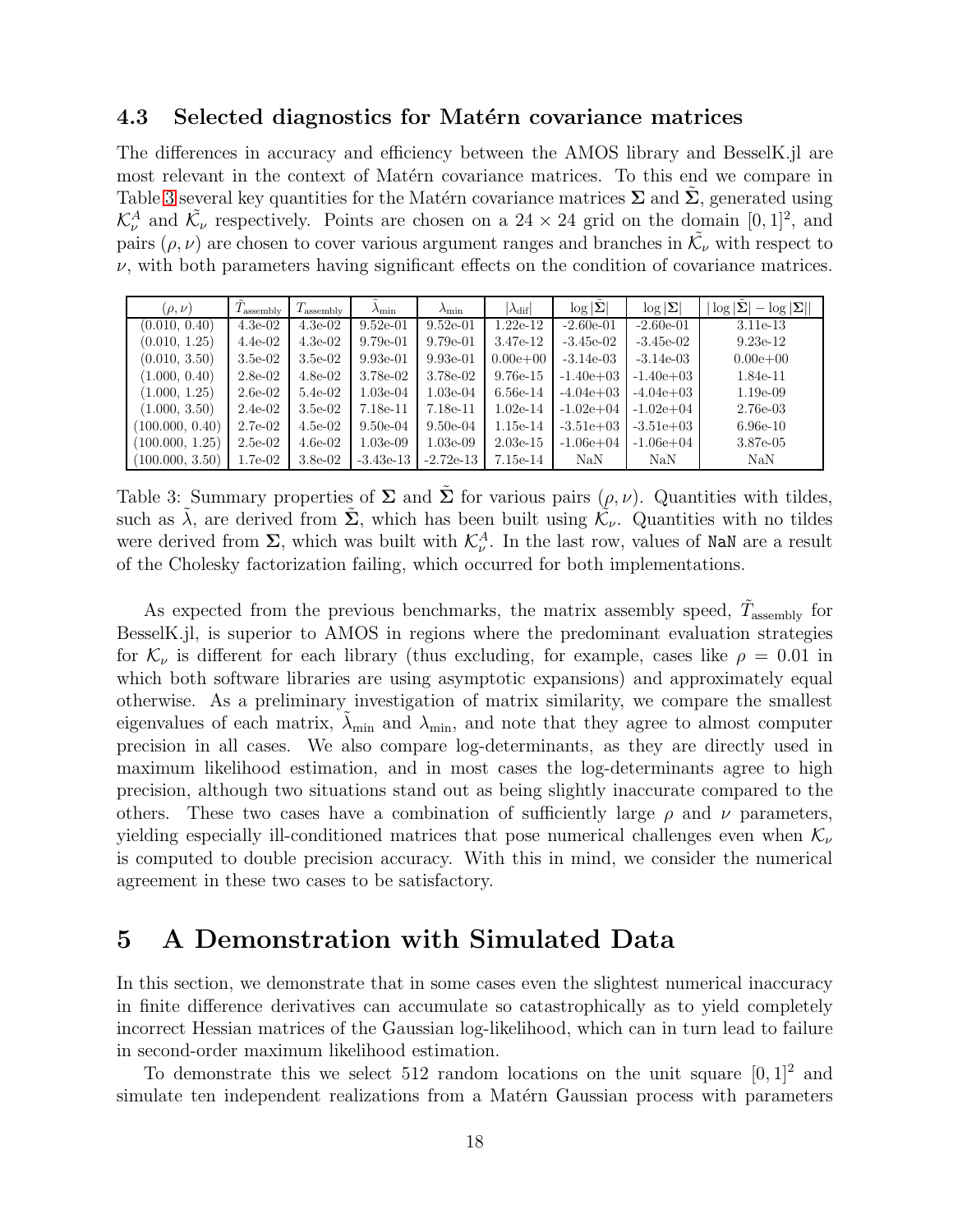$(\sigma, \rho, \nu) = (1.5, 2.5, 1.3)$ . Subsequently, we perform maximum likelihood estimation with the Ipopt library [\[33](#page-24-13)] using manually computed gradients and Hessians via the formulae provided in the introduction. In all cases, for derivatives involving only  $\sigma$  and  $\rho$ , we use analytical derivatives of the Matérn covariance function. To study the effect of using finite difference derivatives versus our proposed AD derivatives, we consider six different optimization problems. First, we compute the first two derivatives of  $\mathcal{M}_{\nu}(\boldsymbol{x}, \boldsymbol{x}')$  with respect to  $\nu$  using finite difference approximations to compute Hessian matrices. In the second setting, we compute gradient and Hessian information using AD-generated derivatives and again optimize with true Hessians. In the next two settings, we again use finite differences and AD for derivatives that pertain to  $\nu$ , but instead of Hessians we use expected Fisher matrices as proxies. Recalling that  $\Sigma_j(\theta) = \frac{\partial}{\partial \theta_j} \Sigma(\theta)$ , the expected Fisher information, given by  $I_{j,k} := \frac{1}{2} \text{tr} (\Sigma(\boldsymbol{\theta})^{-1} \Sigma_j(\boldsymbol{\theta}) \Sigma(\boldsymbol{\theta})^{-1} \Sigma_k(\boldsymbol{\theta}))$ , is, under appropriate regularity conditions, the asymptotic precision of maximum likelihood estimators. Unfortunately, these conditions are not often met for spatial processes under fixed-domain asymptotics [\[30\]](#page-24-1); nonetheless it is a valuable proxy for Hessian information. Moreover, it only requires first derivatives of the covariance function to compute, providing a natural way to separately investigate the effect of first and second finite difference derivatives. The final two settings are in a similar spirit and again investigate using only first derivative information, but now using the more general-purpose BFGS approximation for Hessian information.

While the parameters for the simulated data have been chosen purposefully, they are not implausible for much environmental data. The range parameter  $\rho = 2.5$  is large compared to the domain radius, which, even with 10 replicates, makes estimating the range difficult [\[36\]](#page-25-0). This level of dependence could occur in, for example, daily values of meteorological quantities such as temperature or pressure over a region of diameter on the order of 100 km. A smoothness of  $\nu = 1.3$  is likewise a very plausible value for a quantity like atmospheric pressure, which should be smooth but not too smooth. The primary challenge with these parameter values is that they require derivatives of  $\mathcal{K}_{\nu}$  very near the origin, which we have demonstrated in the previous section to be particularly problematic. With this said, computing the upper  $2 \times 2$  block of the Hessian with analytical derivatives in both cases limits the scope of impact of finite difference approximations as much as possible. Using finite difference derivatives directly on  $\mathcal{M}_{\nu}$ , which is well-behaved when its argument is near 0, rather than on  $\mathcal{K}_{\nu}$  directly, should also be favorable to finite differences.

Table [4](#page-19-0) summarizes the results of the estimation procedures. In the case of true secondorder optimization with finite difference derivatives used for Hessians, the optimization completely fails. Optimization using the expected Fisher matrix built with finite difference derivatives does successfully reach the MLE parameters to high accuracy, but due to slight inaccuracies in derivatives fails to reach the termination criteria tests used by Ipopt. Using AD derivatives to assemble the expected Fisher matrix solves this problem, and the optimization successfully terminates after 58 iterations. Finally, optimization with the Hessians built with AD-generated derivatives is fast, accurate, and terminates successfully in just 25 iterations. These results are consistent across various starting values and termination criterion tolerances.

To better understand why the second-order optimization with FD-based Hessians fails, we inspect these Hessians at several values. Starting at the initializer, we look at Hessian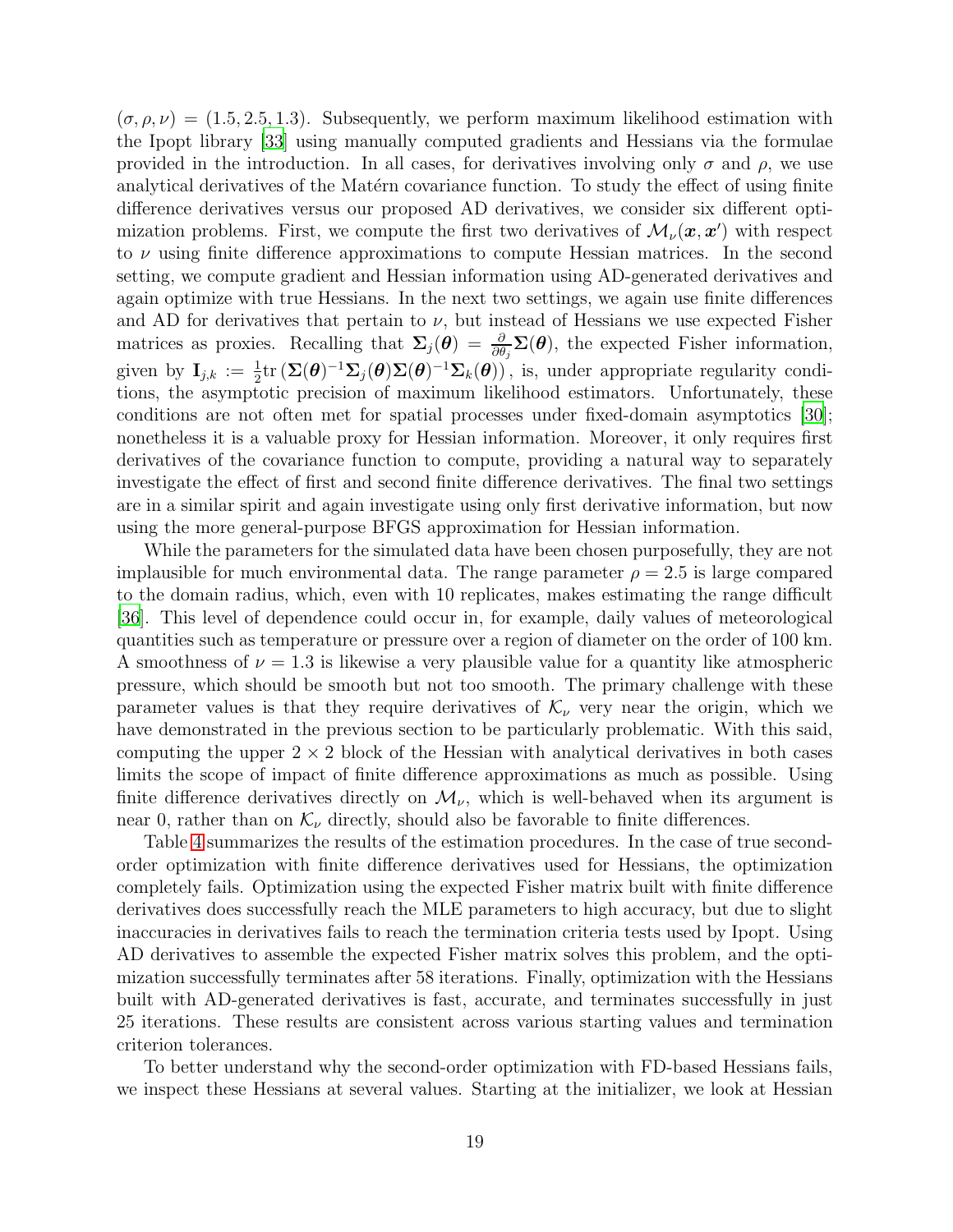<span id="page-19-0"></span>

| method       | convergence    | $\#$ iterations | terminal log-likelihood | $MLE^*$                     |
|--------------|----------------|-----------------|-------------------------|-----------------------------|
| FD (BFGS)    | N <sub>o</sub> | 100             | $-19192.36$             | $(1.574, 2.642, 1.060)^*$   |
| FD (Fisher)  | N <sub>o</sub> | 100             | $-21548.71$             | $(1.576, 2.642, 1.293)^*$   |
| FD (Hessian) | N <sub>o</sub> | 100             | $-21473.38$             | $(47.428, 24.628, 1.380)^*$ |
| AD (BFGS)    | No             | 100             | $-21548.71$             | $(1.576, 2.642, 1.293)^*$   |
| AD (Fisher)  | Yes            | 58              | $-21548.71$             | (1.576, 2.642, 1.293)       |
| AD (Hessian) | Yes            | 25              | $-21548.71$             | (1.576, 2.642, 1.293)       |

Table 4: A comparison of optimization results using second-order optimization with finite difference derivatives of the Matérn covariance versus automatic differentiation of the Matérn covariance with BesselK.jl. In the MLE column, asterisks indicate terminal return parameters in the case of failed optimization by reaching the maximum allowed number of iterations, here chosen to be 100.

matrices computed using the two different sources of input derivatives. As a point of reference, we also provide a very high-order adaptive finite difference Hessian using the log-likelihood function itself. As above, the parameter order here is  $(\sigma, \rho, \nu)$ , so that the third column and row are the entries that pertain to derivatives of  $\mathcal{M}_{\nu}$  with respect to  $\nu$ . Looking at the generic initializer of all parameters being equal to 1, we inspect the third column, using the shorthand  $\mathbf{1}_3$  for  $(\sigma, \rho, \nu) = (1, 1, 1)$ :

$$
\left[H^{\text{ref}}\ell_{1_3}\right]_{\cdot,3} = \begin{bmatrix} -1104.05 \\ 3712.60 \\ 5173.03 \end{bmatrix} \quad \left[H^{\text{AD}}\ell_{1_3}\right]_{\cdot,3} = \begin{bmatrix} -1104.05 \\ 3712.60 \\ 5173.03 \end{bmatrix} \quad \left[H^{\text{FD}}\ell_{1_3}\right]_{\cdot,3} = \begin{bmatrix} -1100.47 \\ 3716.86 \\ 4533.61 \end{bmatrix} \ .
$$

What immediately stands out in this comparison is that the component pertaining to the second derivative  $\partial_{\nu}^2 \mathcal{K}_{\nu}$  with finite difference-built Hessians is grossly inaccurate. For inaccuracies at this level, one has reason to be concerned that very important quantities for optimization, for example the unconstrained Newton direction  $-H \ell_{\theta}^{-1} \nabla \ell_{\theta}$ , will be materially affected in a way that inhibits the progress of an optimizer.

Looking now at the third columns of these three matrices at the MLE, we see this problematic inaccuracy progressing further, using  $\ddot{\theta}$  as shorthand for the MLE:

$$
\left[H^{\text{ref}}\ell_{\hat{\theta}}\right]_{\cdot,3} = \begin{bmatrix} -23920.00 \\ 18431.04 \\ 145597.78 \end{bmatrix} \quad \left[H^{\text{AD}}\ell_{\hat{\theta}}\right]_{\cdot,3} = \begin{bmatrix} -23920.01 \\ 18431.04 \\ 145597.79 \end{bmatrix} \quad \left[H^{\text{FD}}\ell_{\hat{\theta}}\right]_{\cdot,3} = \begin{bmatrix} -23919.54 \\ 18430.66 \\ 135175.16 \end{bmatrix} \ .
$$

We observe once again that the AD-generated Hessians are very accurate. The FD-based Hessian is reasonably accurate save for the component pertaining to  $\partial_{\nu}^{2} \mathcal{K}_{\nu}$ . But as before, this quantity is sufficiently inaccurate that it necessarily will change important optimization quantities. Moreover, the matrix  $H^{\text{FD}}\ell_{\hat{\theta}}$  is not even close to being positive semi-definite (with a minimum eigenvalue of  $-192.1$  compared to  $H^{\text{AD}}\ell_{\hat{\theta}}$ 's minimum eigenvalue of 4.036). Observing FD-generated Hessian matrices as the range parameter continues to increase, one will see a continual worsening of this specific component, which is arguably a particularly serious issue because it introduces structured inaccuracy to the optimization problem. This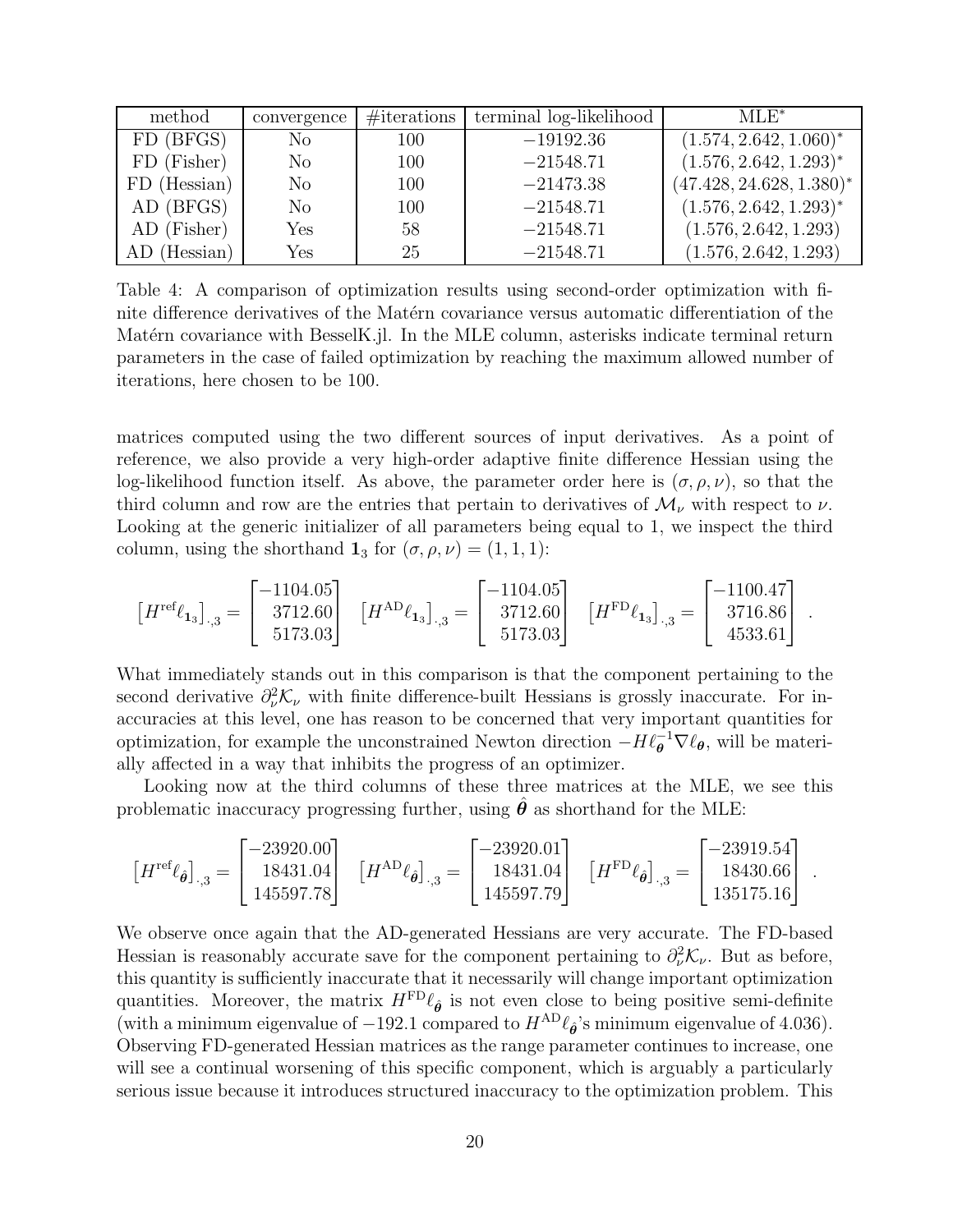inaccuracy's effect on derived quantities for optimization such as search directions is a very likely explanation for the complete failure in the optimization using Ipopt, which unlike simpler optimization software will pursue candidate directions in search of a feasible minimizer even if they do not immediately decrease the objective function value.

The conclusion from these results is clear: second-order optimization using finite difference methods for second derivatives of  $\mathcal{M}_{\nu}$ , and by extension  $\mathcal{K}_{\nu}$ , presents a significant risk. As a final observation, we reiterate that the demonstration chosen here is the best possible case for finite differences in that only the third row and column of these Hessians involve any approximation, and only one element of the Hessian matrix was incorrect to a degree of obvious concern. Even with the numerical issues of finite differences restricted to this small setting, the optimization results were a complete failure. For even slightly more complicated parametric models, such as adding a geometric anisotropy, the number of Hessian entries that involve finite difference derivatives will be greater, further increasing the risk of accumulated inaccuracies and severely incorrect point estimates.

### 6 Summary and Discussion

In this work, we identified a set of numerical approaches whose regions of accuracy and efficiency cover the entire domain of  $\mathcal{K}_{\nu}$  and that are well-suited to high-order automatic differentiation. After assessing the computational gains for first and second derivatives our approach provides, we demonstrated the practical significance of the accuracy gains through an example of maximum likelihood estimation via second-order optimization that completely fails when finite difference derivatives are employed, despite the finite difference derivatives being computed with the highly accurate AMOS library.

As modern datasets have continued to grow in size and complexity, accurately modeling dependence structure is more important than ever, and Gaussian processes have continued to serve as among the most popular tools for that purpose. We consider the full threeparameter isotropic Matérn model, in which one estimates  $\nu$ , to be a bare minimum level of flexibility, at least for many datasets in the physical sciences. We thus hope that this work will empower practitioners to fit  $\nu$  as easily as they do any other parameter. In order to make this as straightforward as possible, we provide the methods described in this paper in a convenient and freely available software package. While this work provides no discussion of scalable approximations to Gaussian likelihoods, they are a popular and important area of contemporary research in the field (see [\[17](#page-23-13)], for example, for a nonexhaustive but nonetheless expansive introduction to the topic). Particularly in the fixeddomain asymptotic regime, large datasets are especially informative about the smoothness parameter  $\nu$ , and so there is particular synergy between the kernel derivatives we discuss here and scalable likelihood approximations that can use the information of significantly more data than would traditionally be possible with direct dense linear algebra.

Additionally, we hope that this work will reduce the complexity barrier to using Hessian matrices of the log-likelihood. Beyond the demonstration that we provide here of the value of true second-order optimization for maximum likelihood estimation, Hessian matrices of the log-likelihood are crucial to other common methods, such as Laplace approximations,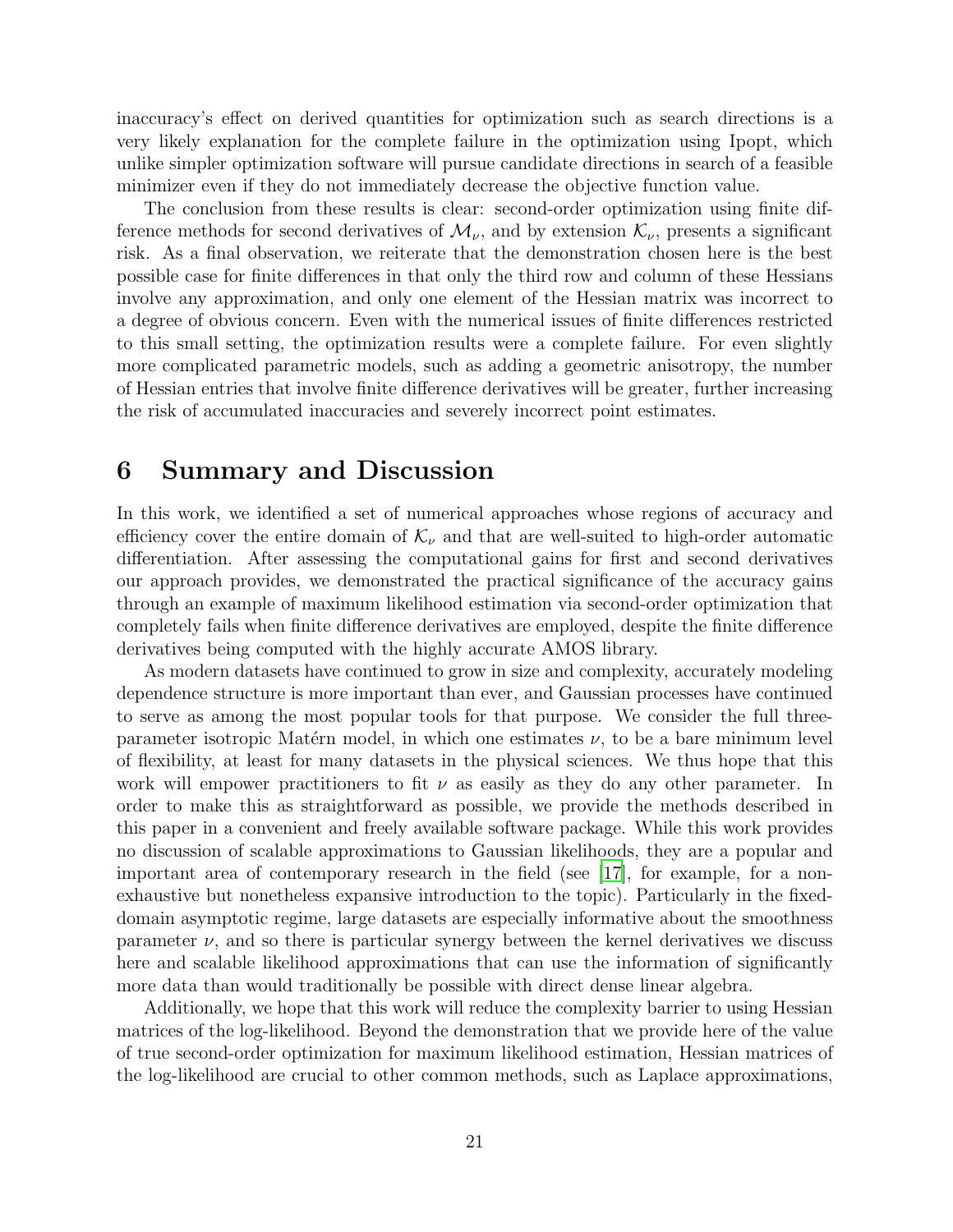including the method of integrated nested Laplace approximations (INLA) [\[28](#page-24-14)]. It is thus our hope that this work will be helpful to a wide variety of scientists and will make the use of the full three-parameter Matérn covariance a more standard practice.

# Acknowledgements

The authors would like to thank Paul Hovland (Argonne National Laboratory) for engaging discussions on automatic differentiation as well as suggestions of relevant literature on the topic. They are also grateful to Lydia Zoells for her careful copyediting. Finally, they are very grateful to the two anonymous referees, both of whom provided exceptionally helpful comments and suggestions.

The submitted manuscript has been created by UChicago Argonne, LLC, Operator of Argonne National Laboratory ("Argonne"). Argonne, a U.S. Department of Energy Office of Science laboratory, is operated under Contract No. DE-AC02-06CH11357. The U.S. Government retains for itself, and others acting on its behalf, a paid-up nonexclusive, irrevocable worldwide license in said article to reproduce, prepare derivative works, distribute copies to the public, and perform publicly and display publicly, by or on behalf of the Government. The Department of Energy will provide public access to these results of federally sponsored research in accordance with the DOE Public Access Plan (http://energy.gov/downloads/doe-public-accessplan).

# <span id="page-21-0"></span>A Modifications for rescaling

In certain cases a *scaled* modified Bessel function,  $e^x \mathcal{K}_{\nu}(x)$ , may be useful in extending the interval of definition to larger arguments and avoiding numerical issues such as underflow. In the Matérn covariance function, a different prefactor comes up:  $x^{\nu} \mathcal{K}_{\nu}(x)$ . This function, while more sensitive to floating point round-off errors than its unscaled counterpart, is bounded at the origin for all orders  $\nu > 0$ .

This rescaled modified Bessel function is primarily useful for small arguments, and the two routines that can benefit the most from this rescaling are the direct series from Section [3.1](#page-8-1) and the Temme recursion in Section [3.5.](#page-12-0) In Equation [3.2,](#page-9-1) one can simply bring the  $x^{\nu}$  term inside the sum to cancel the  $x^{-\nu}x^{\nu}$  product, completely removing the singularity at the origin as well as lowering the operation count, for both direct evaluations and AD computations.

To modify the expressions in Section [3.5](#page-12-0) is slightly more complicated, since integer values of  $\nu$  are computed via a recursion starting from the  $\mathcal{K}_0$  and  $\mathcal{K}_1$  terms. However, at  $\nu = 0$  the term  $x^0 \mathcal{K}_0$  contains a (logarithmically growing) singularity, problematic also for integer orders  $\nu$  when  $x = 0$ . We have observed this can be avoided since the recursion can be re-arranged to be

$$
x^{\nu+1} \mathcal{K}_{\nu+1}(x) = 2\nu(x^{\nu} \mathcal{K}_{\nu}(x)) - x^2(x^{\nu-1} \mathcal{K}_{\nu-1}(x)),
$$

where for  $x = 0$  the term starting off  $\mathcal{K}_0$ , i.e.  $\mathcal{K}_{\nu-1}$ , cancels entirely, simplifying the recursion for all integer orders. Introducing a branch in the code that checks for this condition results in AD-compatible differentiations of  $x^{\nu} \mathcal{K}_{\nu}(x)$  for non-zero integer values  $\nu$ .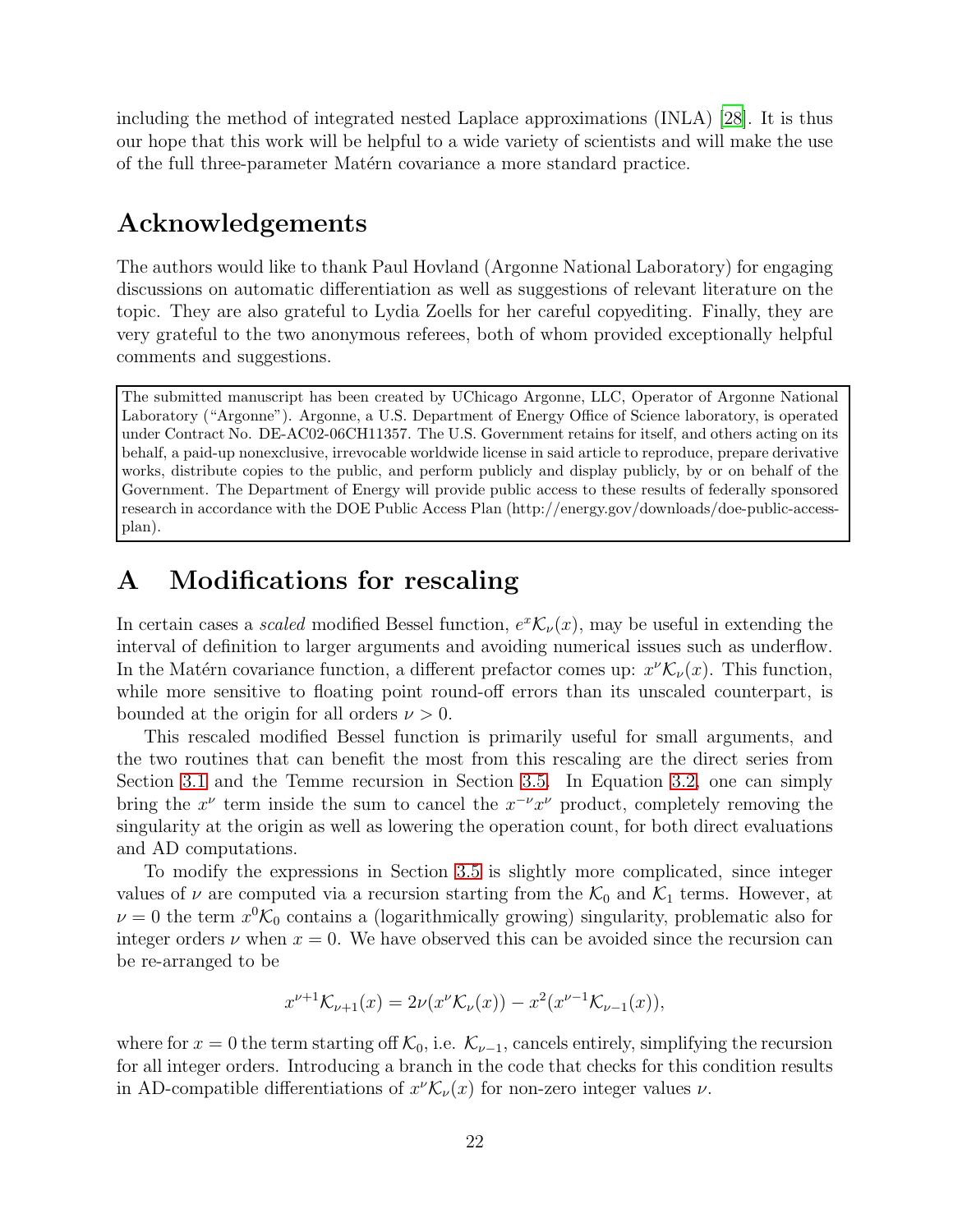When  $\nu \notin \mathbb{Z}$  and  $x = 0$ , as the terms  $x^{\nu} \sinh(\mu)/\mu$  and  $x^{\nu} \cosh(\mu)$  cannot be evaluated directly, and we have a secondary set of limit branch problems. In this case we observed that  $x^{\nu} \cosh(\nu \log(2/x))$  can be re-written as

$$
x^{\nu}\cosh(\nu\log(2/x)) = \frac{x^{\nu}(2^{\nu}x^{-\nu} + 2^{-\nu}x^{\nu})}{2}.
$$

By again manually performing the cancellations, we can preserve the derivative information for  $x^{\nu} \cosh(\mu)$ , and similarly for  $\sinh(\mu)$ . This minor accountancy addition, which introduces special routines for  $x^{\nu} \mathcal{K}_{\nu}(x)$  for all orders  $\nu$ , pays off in terms of accuracy, speed, and AD-simplicity.

### <span id="page-22-0"></span>B Profile likelihoods

For a collection of parameters  $\boldsymbol{\theta} = (\sigma^2, \rho, \nu, \ldots)$ , let  $\boldsymbol{\theta}_1$  denote the collection  $(1, \rho, \nu, \ldots)$ . Through a small amount of algebra, it can be observed that, given all parameters besides  $\sigma^2$ , the value of  $\sigma^2$  that maximizes the log-likelihood can be computed in closed-form as  $n^{-1}z^T\Sigma(\theta_1)z$ . Due to the observation that  $\Sigma(\theta)=\sigma^2\Sigma(\theta_1)$  and some subsequent algebraic manipulations, one can thus re-write the likelihood  $\ell(\theta)$  as a function of all parameters besides  $\sigma^2$  to obtain

$$
-2\ell_p(\boldsymbol{\theta}_1 \mid \boldsymbol{z}) = \log |\boldsymbol{\Sigma}(\boldsymbol{\theta}_1)| + n \log (\boldsymbol{z}^T \boldsymbol{\Sigma}(\boldsymbol{\theta}_1)^{-1} \boldsymbol{z}).
$$

The value of this reformulation is that the dimension of the parameter estimation problem (and thus the challenging nonconvex optimization problem) has been reduced by one. For this paper, however, we only utilize the profile log-likelihood in order to visualize likelihood surfaces that would otherwise be three-dimensional.

## References

- <span id="page-22-5"></span>[1] M. Abramowitz and I. A Stegun. Handbook of mathematical functions with formulas, graphs, and mathematical table. In US Department of Commerce. National Bureau of Standards Applied Mathematics series 55, 1965.
- <span id="page-22-1"></span>[2] D. Amos. Algorithm 644: A portable package for bessel functions of a complex argument and nonnegative order. ACM T Math Software (TOMS), 12(3):265–273, 1986.
- <span id="page-22-3"></span>[3] T. Beck. Automatic differentiation of iterative processes. J Comput Appl Math, 50(1- 3):109–118, 1994.
- <span id="page-22-4"></span>[4] T. Beck and H. Fischer. The if-problem in automatic differentiation. J Comput Appl Math,  $50(1):119-131$ , 1994. URL: <https://www.sciencedirect.com/science/article/pii/0377042794902941>.
- <span id="page-22-2"></span>[5] J. Bezanson, A. Edelman, S. Karpinski, and V. B. Shah. Julia: A fresh approach to numerical computing. *SIAM Review*, 59(1):65–98, 2017.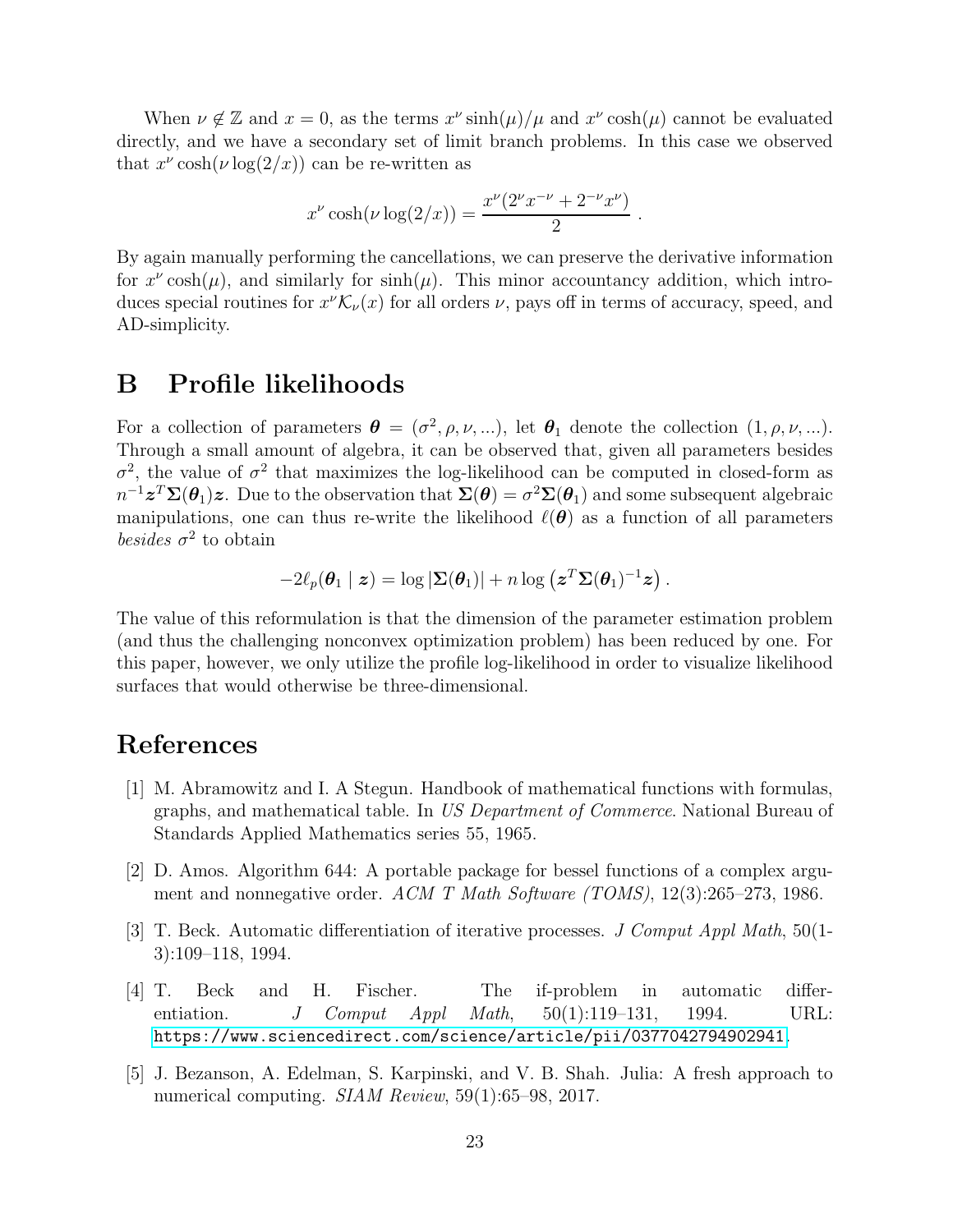- <span id="page-23-3"></span>[6] Y. A. Brychkov and K. O. Geddes. On the derivatives of the Bessel and Struve functions with respect to the order. *Integr Transf Spec F*,  $16(3):187-198$ , 2005.
- <span id="page-23-5"></span>[7] Bradley Efron and David V Hinkley. Assessing the accuracy of the maximum likelihood estimator: Observed versus expected fisher information. Biometrika, 65(3):457–483, 1978.
- <span id="page-23-0"></span>[8] F. W. J. Olver and A. B. Olde Daalhuis and D. W. Lozier and B. I. Schneider, R. F. Boisvert, C. W. Clark, B. R. Miller, B. V. Saunders, H. S. Cohl, and M. A. McClain. NIST Digital Library of Mathematical Functions, 2021. Release 1.1.2 of 2021-06-15.
- <span id="page-23-9"></span>[9] J. A. Fike and J. J Alonso. Automatic differentiation through the use of hyper-dual numbers for second derivatives. In Recent Advances in Algorithmic Differentiation, pages 163–173. Springer, 2012.
- <span id="page-23-6"></span>[10] Jacob Gardner, Geoff Pleiss, Kilian Q Weinberger, David Bindel, and Andrew G Wilson. Gpytorch: Blackbox matrix-matrix gaussian process inference with gpu acceleration. Advances in neural information processing systems, 31, 2018.
- <span id="page-23-1"></span>[11] C. J. Geoga, M. Anitescu, and M. L. Stein. Scalable Gaussian Process Computations Using Hierarchical Matrices. J Comput Graph Stat, 29(2):227–237, 2020.
- <span id="page-23-4"></span>[12] J. L. González-Santander. Closed-form expressions for derivatives of Bessel functions with respect to the order. J Math Anal Appl,  $466(1):1060-1081$ , 2018.
- <span id="page-23-10"></span>[13] A. Griewank and A. Walther. Evaluating Derivatives. Other Titles in Applied Mathematics. SIAM, 2008.
- <span id="page-23-8"></span>[14] Mengyang Gu, Jesus Palomo, and James O Berger. Robustgasp: Robust gaussian stochastic process emulation in r. arXiv preprint arXiv:1801.01874, 2018.
- <span id="page-23-7"></span>[15] Mengyang Gu, Xiaojing Wang, and James O Berger. Robust gaussian stochastic process emulation. The Annals of Statistics, 46(6A):3038–3066, 2018.
- <span id="page-23-2"></span>[16] J. Guinness. Gaussian process learning via Fisher scoring of Vecchia's approximation. Stat and Comput, 31(3):25, 2021.
- <span id="page-23-13"></span>[17] Matthew J Heaton, Abhirup Datta, Andrew O Finley, Reinhard Furrer, Joseph Guinness, Rajarshi Guhaniyogi, Florian Gerber, Robert B Gramacy, Dorit Hammerling, Matthias Katzfuss, et al. A case study competition among methods for analyzing large spatial data. Journal of Agricultural, Biological and Environmental Statistics, 24(3):398–425, 2019.
- <span id="page-23-12"></span>[18] F. Johansson. Arb: efficient arbitrary-precision midpoint-radius interval arithmetic. IEEE T Comput, 66:1281–1292, 2017.
- <span id="page-23-11"></span>[19] Y. Liu and O. Marin. Special function neural network (SFNN) models. In 2021 IEEE International Conference on Cluster Computing (CLUSTER), pages 680–685, 2021.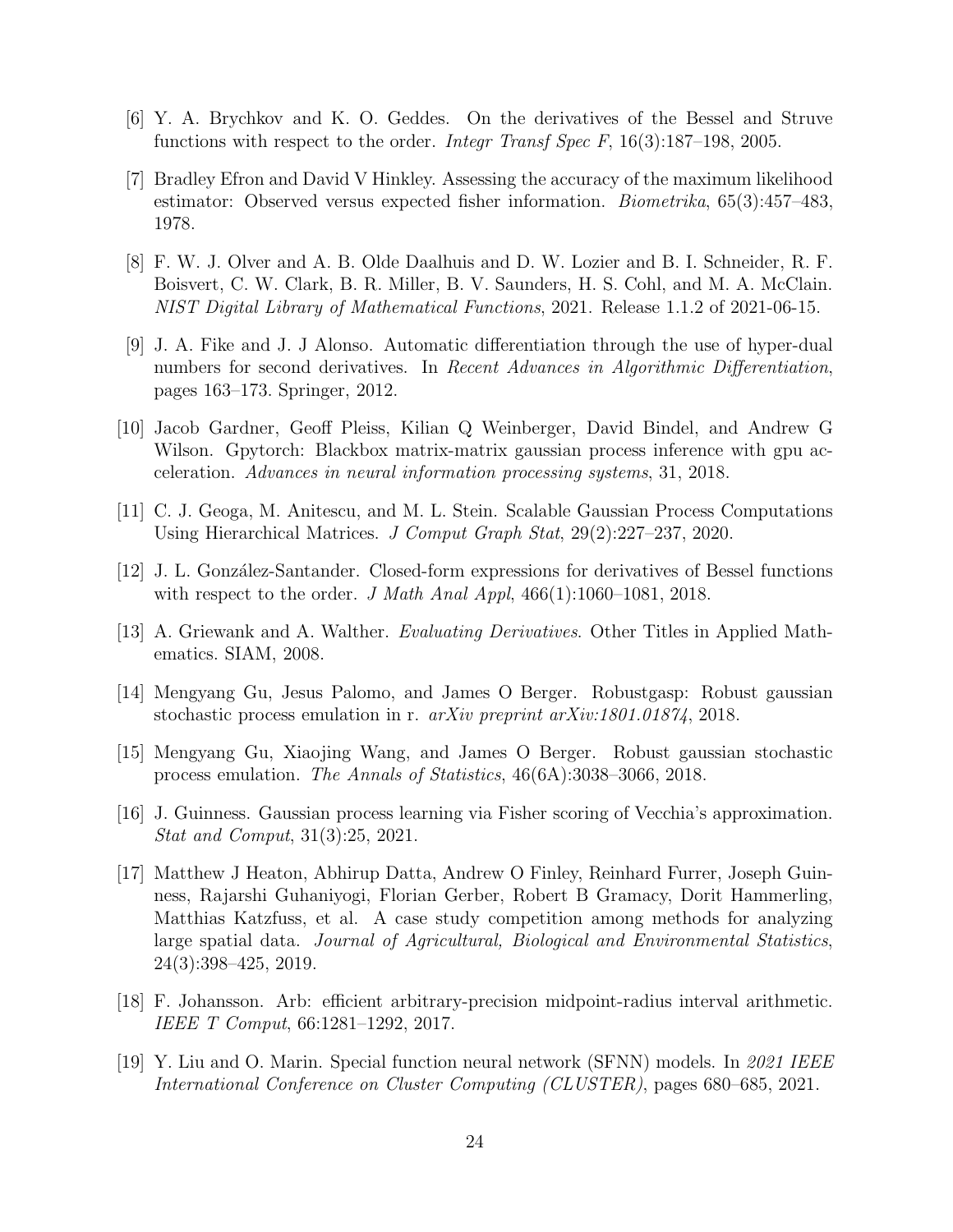- <span id="page-24-8"></span> $[20]$  O. Marin, C. Geoga, and M. Schanen. On automatic differentiation for the Matérn covariance. In NeurIPS, 2021. URL: <https://papers.nips.cc/paper/2021>.
- <span id="page-24-0"></span>[21] B. Matern. Spatial Variation. Reports of the Forest Research Institute of Sweden. 1960.
- <span id="page-24-2"></span>[22] G. Matheron. Estimating and choosing: an essay on probability in practice. Springer-Verlag, 1989.
- <span id="page-24-4"></span>[23] V. Minden, A. Damle, Kenneth L. H., and L. Ying. Fast Spatial Gaussian Process Maximum Likelihood Estimation via Skeletonization Factorizations. Multiscale Model  $Sim, 15(4): 1584-1611, 2017.$
- <span id="page-24-11"></span>[24] W. S. Moses and V. Churavy. Instead of rewriting foreign code for machine learning, automatically synthesize fast gradients. arXiv preprint arXiv:2010.01709, 2020.
- <span id="page-24-5"></span>[25] Radford M Neal et al. Mcmc using hamiltonian dynamics. Handbook of markov chain monte carlo, 2(11):2, 2011.
- <span id="page-24-12"></span>[26] G. Nemes. Error bounds for the large-argument asymptotic expansions of the hankel and bessel functions. Acta Appl Math,  $150(1):141-177$ ,  $2017$ .
- <span id="page-24-9"></span>[27] J. Revels, M. Lubin, and T. Papamarkou. Forward-mode automatic differentiation in Julia. arXiv:1607.07892 [cs.MS], 2016.
- <span id="page-24-14"></span>[28] H. Rue, S. Martino, and N. Chopin. Approximate bayesian inference for latent gaussian models by using integrated nested laplace approximations. J R Stat Soc Ser B, 71(2):319–392, 2009.
- <span id="page-24-7"></span>[29] William Squire and George Trapp. Using complex variables to estimate derivatives of real functions. SIAM review, 40(1):110–112, 1998.
- <span id="page-24-1"></span>[30] M. L. Stein. Interpolation of Spatial Data: Some Theory for Kriging. Springer, 1999.
- <span id="page-24-3"></span>[31] M. L. Stein, J. Chen, and M. Anitescu. Stochastic approximation of score functions for Gaussian processes. Ann Appl Stat,  $7(2):1162-1191$ , 2013.
- <span id="page-24-6"></span>[32] N. M. Temme. On the numerical evaluation of the modified bessel function of the third kind. J Comput Phys, 19:324–337, 1975.
- <span id="page-24-13"></span>[33] A. Wächter and L. Biegler. On the implementation of an interior-point filter linesearch algorithm for large-scale nonlinear programming. Math program, 106:25–57, 2006.
- <span id="page-24-10"></span>[34] L. White, M. Abbott, M. Zgubic, J. Revels, A. Arslan, S. Axen, S. Schaub, N. Robinson, Y. Ma, G. Dhingra, W. Tebbutt, N. Heim, A. D. W. Rosemberg, D. Widmann, N. Schmitz, C. Rackauckas, R. Heintzmann, F. Schae, K. Fischer, A.Robson, M. Brzezinski, A. Zhabinski, M. Besançon, P. Vertechi, S. Gowda, A. Fitzgibbon, C. Lucibello, C. Vogt, D. Gandhi, and F. Chorney. Juliadiff/chainrules.jl: v1.15.0, December 2021. [doi:10.5281/zenodo.5750776](https://doi.org/10.5281/zenodo.5750776).